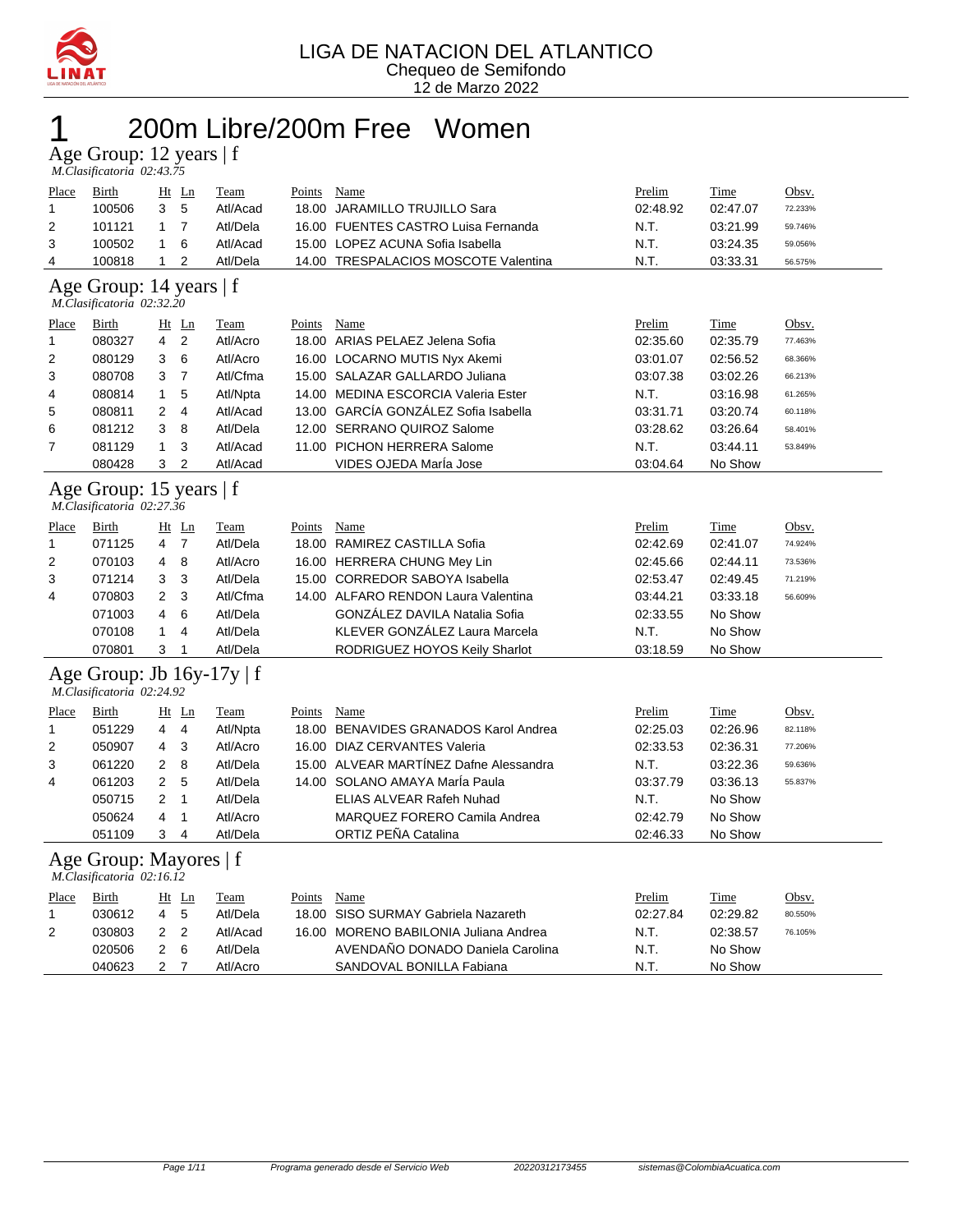

### 200m Libre/200m Free Men

Age Group: 13 years | m

|  | M.Clasificatoria 02:27.37 |  |
|--|---------------------------|--|

| Place          | Birth  |                      | $Ht$ Ln        | Team     | Points | Name                                        | Prelim   | Time     | Obsv.   |
|----------------|--------|----------------------|----------------|----------|--------|---------------------------------------------|----------|----------|---------|
|                | 090206 | 8                    | $\overline{2}$ | Atl/Acro |        | 18.00 CRUECHE TRESPALACIOS Omar Enrique Mao | 02:26.70 | 02:26.12 | 74.644% |
| 2              | 090302 |                      |                | Atl/Acro |        | 16.00 LEWINNEK BARCASNEGRAS Michael         | 02:38.66 | 02:34.75 | 70.481% |
| 3              | 090901 | 2                    |                | Atl/Cfma |        | 15.00 ZAMORA DE LUIS Manuel Salvador        | N.T.     | 02:47.26 | 65.210% |
| $\overline{4}$ | 090304 | 2 <sub>2</sub>       |                | Atl/Acad |        | 14.00 LIZCANO GALINDO Camilo                | N.T.     | 02:47.66 | 65.054% |
| 5              | 090715 | $\mathcal{P} \equiv$ | $\overline{7}$ | Atl/Acro |        | 13.00 GARCÍA JAIME Santiago                 | N.T.     | 02:50.41 | 64.004% |
| 6              | 090909 |                      | -4             | Atl/Acad |        | 12.00 DE LA PAVA ALVAREZ Simon              | N.T.     | 02:53.21 | 62.970% |
| $\overline{7}$ | 090103 | 2                    | -6             | Atl/Dela |        | 11.00 SOLANO AMAYA Samuel Jose              | N.T.     | 03:15.66 | 55.745% |
|                | 091113 |                      | 3              | Atl/Dela |        | <b>ARIAS TORRES Matias David</b>            | N.T.     | No Show  |         |
|                | 091005 |                      | 5              | Atl/Dela |        | BEDOYA BEDOYA Andres Juan                   | N.T.     | No Show  |         |

#### Age Group: 14 years | m

|       | M.Clasificatoria 02:24.96 |                |                |          |        |                                       |          |          |         |  |  |  |
|-------|---------------------------|----------------|----------------|----------|--------|---------------------------------------|----------|----------|---------|--|--|--|
| Place | Birth                     |                | $Ht$ Ln        | Team     | Points | Name                                  | Prelim   | Time     | Obsv.   |  |  |  |
|       | 080122                    | 9              | $\overline{2}$ | Atl/Acro |        | 18.00 ALSINA YEPES Thomas Santiago    | 02:11.48 | 02:07.27 | 85.700% |  |  |  |
| 2     | 080518                    | 8              | -1             | Atl/Sia  |        | 16.00 PARRA ROA Juan Jose             | 02:29.83 | 02:24.99 | 75.226% |  |  |  |
| 3     | 080417                    | $7^{\circ}$    | -5             | Atl/Npta |        | 15.00 BENAVIDES GRANADOS Jhese David  | 02:31.25 | 02:25.32 | 75.055% |  |  |  |
| 4     | 080430                    | $\overline{7}$ | 4              | Atl/Acro |        | 14.00 ESPINOSA ROMERO Alan Smith      | 02:30.75 | 02:26.93 | 74.233% |  |  |  |
| 5     | 080722                    | 6              | 4              | Atl/Acad |        | 13.00 PINTO SIADO David Alejandro     | 02:42.05 | 02:36.59 | 69.653% |  |  |  |
| 6     | 081109                    | $\overline{2}$ | - 3            | Atl/Sja  |        | 12.00 GOMEZ MORELO Daniel Eduardo     | N.T.     | 02:37.00 | 69.471% |  |  |  |
| 7     | 080826                    | 6              | $\overline{7}$ | Atl/Acad |        | 11.00 GONZÁLEZ BENITEZ Samuel Enrique | 02:58.92 | 02:43.08 | 66.881% |  |  |  |
| 8     | 080712                    | 3              | $\overline{2}$ | Atl/Sja  |        | 10.00 BARROS BOVEA Santiago AndrEs    | N.T.     | 02:53.26 | 62.952% |  |  |  |
| 9     | 080905                    | 3              | -8             | Atl/Cfma |        | 8.00 HERNANDEZ SANDOVAL Sandro Jesus  | N.T.     | 02:54.66 | 62.447% |  |  |  |
| 10    | 080728                    | 3              | $\overline{7}$ | Atl/Dela |        | 7.00 LAMBRAÑO ROCHA Donovan Steven    | N.T.     | 03:02.81 | 59.663% |  |  |  |
| 11    | 080208                    | 3              | - 6            | Atl/Sia  | 6.00   | <b>ORTIZ NADER Samuel</b>             | N.T.     | 03:15.80 | 55.705% |  |  |  |
| 12    | 081107                    | $2^{\circ}$    | 5              | Atl/Sia  |        | 5.00 ROJANO RETAMOZO Diego Andres     | N.T.     | 03:32.60 | 51.303% |  |  |  |
| 13    | 080920                    | $\mathbf{2}$   | $\overline{4}$ | Atl/Sja  | 4.00   | RAMIREZ CASTIBLANCO Pablo Arturo      | N.T.     | 03:44.32 | 48.623% |  |  |  |
|       | 080729                    | 3              |                | Atl/Dela |        | <b>JIMENEZ AGUAS Mateo</b>            | N.T.     | No Show  |         |  |  |  |

#### Age Group: 15 years | m

 *M.Clasificatoria 02:11.53* 

| Place | Birth  |                | $Ht$ Ln        | Team     | Points | Name                                    | Prelim   | Time     | Obsv.   |
|-------|--------|----------------|----------------|----------|--------|-----------------------------------------|----------|----------|---------|
|       | 070822 | 9              | 6              | Atl/Acro | 18.00  | DIAZ CERVANTES Daniel Alexander Anselmo | 02:10.72 | 02:08.58 | 84.827% |
| 2     | 070110 | 8              | -3             | Atl/Acro | 16.00  | ACOSTA BERDUGO Jesus Eduardo Antonio    | 02:19.99 | 02:15.62 | 80.423% |
| 3     | 071018 | 6              | 5              | Atl/Acad | 15.00  | DUARTE TRIVINO Juan Pablo               | 02:46.27 | 02:25.86 | 74.777% |
| 4     | 070803 | 4              | 7              | Atl/Cfma | 14.00  | ROMULO MOLINA Sergio David              | N.T.     | 02:29.28 | 73.064% |
| 5     | 070111 | 6              | $\overline{2}$ | Atl/Dela | 13.00  | VELEZ CONSUEGRA Carlos Andres           | 02:58.71 | 02:36.01 | 69.912% |
| 6     | 070903 | 4              |                | Atl/Acro | 12.00  | <b>PACHECO CARRILLO Gabriel Maria</b>   | N.T.     | 02:36.99 | 69.476% |
| 7     | 070424 | 6              | -3             | Atl/Npta | 11.00  | MORENO POLO Daniel Jose                 | 02:52.23 | 02:40.87 | 67.800% |
| 8     | 071106 | 3              | 5              | Atl/Sia  | 10.00  | <b>HOYOS ESCOBAR Simon</b>              | N.T.     | 02:45.53 | 65.891% |
| 9     | 070930 | 6              | 6              | Atl/Acad | 8.00   | JIMENEZ PAYARES Aldo Enrique            | 02:57.50 | 02:46.72 | 65.421% |
| 10    | 071002 | 3              | 4              | Atl/Cfma | 7.00   | CABAS RUEDA Hansel David                | N.T.     | 02:48.35 | 64.788% |
| 11    | 070922 | 6              | 8              | Atl/Dela | 6.00   | BOVEA GARZÓN Daniel Alejandro           | 03:19.80 | 03:00.83 | 60.316% |
| 12    | 071128 | 3              | -3             | Atl/Acad | 5.00   | <b>CORREDOR VALDERRAMA Kevin Andres</b> | N.T.     | 03:02.38 | 59.804% |
| 13    | 070907 | $\overline{4}$ | -8             | Atl/Acad | 4.00   | ALTAHONA FONSECA Victor Julio           | N.T.     | 03:02.39 | 59.800% |
| 14    | 070302 | $\overline{4}$ | $\overline{2}$ | Atl/Acro | 3.00   | <b>GOMEZ PEREZ Yohan David</b>          | N.T.     | 03:04.42 | 59.142% |
| 15    | 070215 | 4              | 6              | Atl/Acro | 2.00   | MENDOZA CASTAÑEDA David Enrique         | N.T.     | 03:08.52 | 57.856% |
|       | 070122 | 4              | 3              | Atl/Dela |        | QUINTERO TRILLOS Sergio                 | N.T.     | No Show  |         |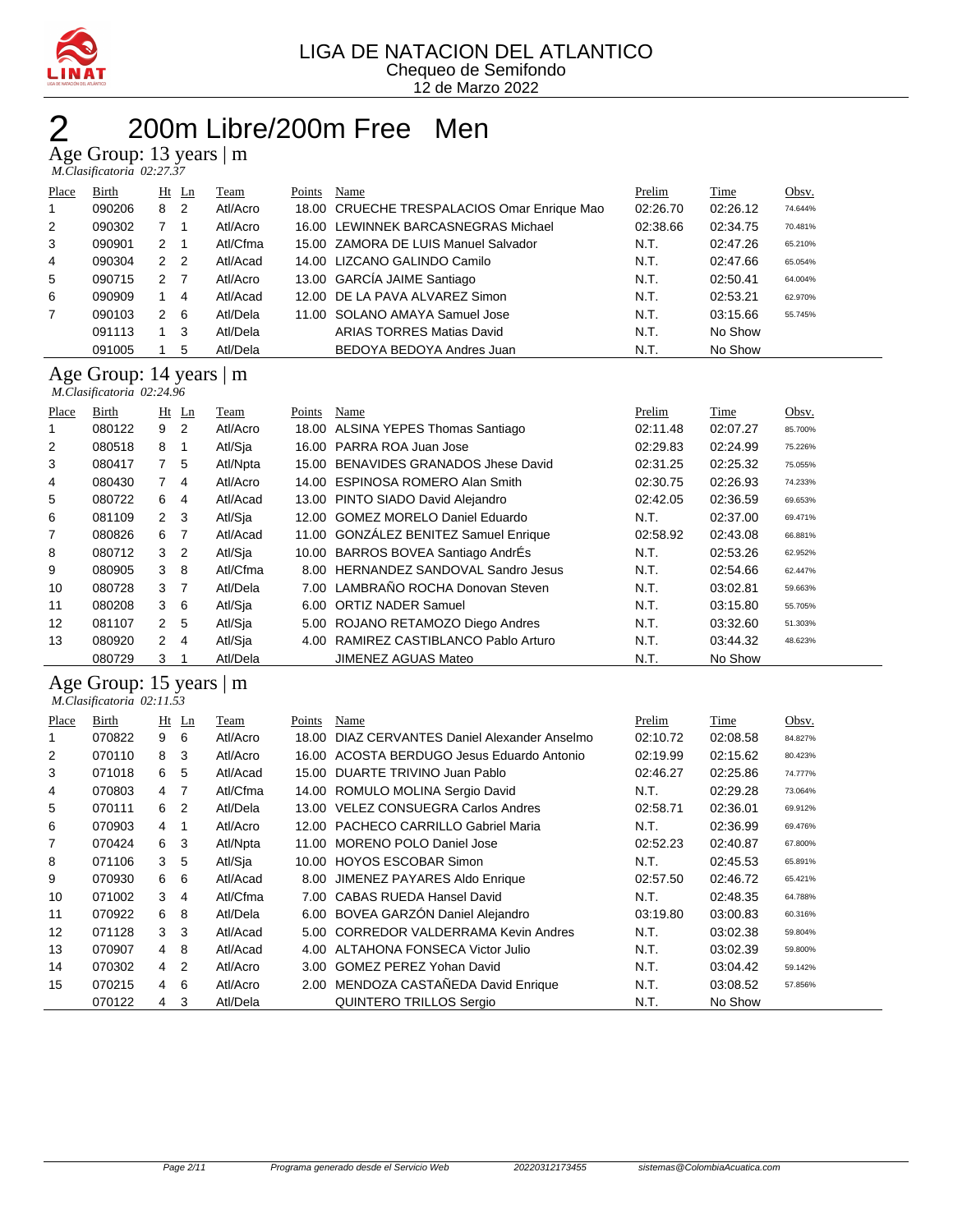

#### LIGA DE NATACION DEL ATLANTICO Chequeo de Semifondo 12 de Marzo 2022

## 200m Libre/200m Free Men

Age Group: 16 years | m

|                | M.Clasificatoria 02:08.20 |   |         |             |        |                                       |          |                     |         |  |  |  |
|----------------|---------------------------|---|---------|-------------|--------|---------------------------------------|----------|---------------------|---------|--|--|--|
| Place          | <b>Birth</b>              |   | $Ht$ Ln | <b>Team</b> | Points | Name                                  | Prelim   | <b>Time</b>         | Obsv.   |  |  |  |
| $\overline{1}$ | 061010                    | 9 | -5      | Atl/Npta    |        | 18.00 JAIMES MOLANO Samuel Augusto    | 02:06.79 | 02:04.97            | 87.277% |  |  |  |
| 2              | 061005                    | 8 | -8      | Atl/Acro    |        | 16.00 MATUTE ARMENTA Alejandro AndrÉs | 02:30.35 | 02:25.12            | 75.158% |  |  |  |
| 3              | 061011                    | 8 | 7       | Atl/Cfma    |        | 15.00 CARDENAS RODRIGUEZ Angel David  | 02:28.40 | 02:25.22            | 75.107% |  |  |  |
| 4              | 061118                    |   | -6      | Atl/Cfma    |        | 14.00 FONTALVO OCHOA Juan David       | 02:32.33 | 02:33.24            | 71.176% |  |  |  |
|                | 061110                    | 4 | 5       | Atl/Dela    |        | CAMPO AGAMEZ Jorge Alberto            | N.T.     | <b>Disqualified</b> | 70.756% |  |  |  |
|                | 060415                    | 4 | -4      | Atl/Acad    |        | LIZCANO GALINDO Cristian              | N.T.     | No Show             |         |  |  |  |

#### Age Group: Jb 17y-18y | m  *M.Clasificatoria 02:05.89*

|                | $11. C. 11. C. 11. C. 11. C. 11. C. 11. C. 11. C. 11. C. 11. C. 11. C. 11. C. 11. C. 11. C. 11. C. 11. C. 11. C. 11. C. 11. C. 11. C. 11. C. 11. C. 11. C. 11. C. 11. C. 11. C. 11. C. 11. C. 11. C. 11. C. 11. C. 11. C. 11. C. 11. C. 11. C. 11. C. 11. C. 11. C$ |                |         |          |        |                                      |          |          |         |  |  |  |
|----------------|---------------------------------------------------------------------------------------------------------------------------------------------------------------------------------------------------------------------------------------------------------------------|----------------|---------|----------|--------|--------------------------------------|----------|----------|---------|--|--|--|
| Place          | Birth                                                                                                                                                                                                                                                               |                | $Ht$ Ln | Team     | Points | Name                                 | Prelim   | Time     | Obsv.   |  |  |  |
| 1              | 050625                                                                                                                                                                                                                                                              | 9              | - 3     | Atl/Acro |        | 18.00 HERAZO ZAMBRANO Julian David   | 02:07.10 | 02:09.60 | 84.159% |  |  |  |
| $\overline{2}$ | 050926                                                                                                                                                                                                                                                              | 8              | 4       | Atl/Acro |        | 16.00 HURTADO JIMENEZ Santiago       | 02:14.78 | 02:12.03 | 82.610% |  |  |  |
| 3              | 041125                                                                                                                                                                                                                                                              | 8              | - 6     | Atl/Cfma |        | 15.00 MORRON MOLINA Matthew Said     | 02:24.09 | 02:16.35 | 79.993% |  |  |  |
| 4              | 040611                                                                                                                                                                                                                                                              | 8              | -5      | Atl/Acad |        | 14.00 MADRIGAL RODRIGUEZ Luis Daniel | 02:15.24 | 02:17.39 | 79.387% |  |  |  |
| 5              | 050402                                                                                                                                                                                                                                                              | 9              |         | Atl/Acro |        | 13.00 ORTIZ LINAN Camilo AndrÉs      | 02:14.38 | 02:17.49 | 79.329% |  |  |  |
| 6              | 041215                                                                                                                                                                                                                                                              | 5 <sub>2</sub> |         | Atl/Acro |        | 12.00 DIAZ MENDOZA Jose Daniel       | N.T.     | 02:17.73 | 79.191% |  |  |  |
| $\overline{7}$ | 041020                                                                                                                                                                                                                                                              | 7 8            |         | Atl/Dela |        | 11.00 OBREGON OLMOS Daniel Jose      | 02:39.09 | 02:19.49 | 78.192% |  |  |  |
| 8              | 051019                                                                                                                                                                                                                                                              | 5 <sub>7</sub> |         | Atl/Cfma |        | 10.00 ACEVEDO TOBON Francisco        | N.T.     | 02:36.03 | 69.903% |  |  |  |
| 9              | 051229                                                                                                                                                                                                                                                              | 5 8            |         | Atl/Acro |        | 8.00 GARAVITO TANO Julio Cesar       | N.T.     | 02:59.89 | 60.631% |  |  |  |
|                | 051202                                                                                                                                                                                                                                                              | 5              | -4      | Atl/Dela |        | <b>FLORIAN ONORO Luis Angel</b>      | 03:37.39 | No Show  |         |  |  |  |
|                | 051110                                                                                                                                                                                                                                                              | 5              |         | Atl/Dela |        | <b>MARTINEZ TORRES Edwin David</b>   | N.T.     | No Show  |         |  |  |  |
|                | 051224                                                                                                                                                                                                                                                              | 9              | 8       | Atl/Acro |        | OTERO ESTRADA Santiago Elias         | 02:14.71 | No Show  |         |  |  |  |

#### Age Group: Mayores | m  *M.Clasificatoria 02:00.05*

|             | $11. C. 11. C. 11. C. 11. C. 11. C. 11. C. 11. C. 11. C. 11. C. 11. C. 11. C. 11. C. 11. C. 11. C. 11. C. 11. C. 11. C. 11. C. 11. C. 11. C. 11. C. 11. C. 11. C. 11. C. 11. C. 11. C. 11. C. 11. C. 11. C. 11. C. 11. C. 11. C. 11. C. 11. C. 11. C. 11. C. 11. C$ |              |                |             |        |                                       |          |             |         |  |  |
|-------------|---------------------------------------------------------------------------------------------------------------------------------------------------------------------------------------------------------------------------------------------------------------------|--------------|----------------|-------------|--------|---------------------------------------|----------|-------------|---------|--|--|
| Place       | Birth                                                                                                                                                                                                                                                               |              | $Ht$ Ln        | <b>Team</b> | Points | Name                                  | Prelim   | <b>Time</b> | Obsv.   |  |  |
| $\mathbf 1$ | 030515                                                                                                                                                                                                                                                              | 9            | 4              | Atl/Acro    |        | 18.00 GUTIERREZ URREGO Juan Jose      | 02:06.69 | 02:06.49    | 86.228% |  |  |
| 2           | 030303                                                                                                                                                                                                                                                              | 5 6          |                | Atl/Acro    |        | 16.00 VELEZ MOLINA Bryant Jose        | N.T.     | 02:06.78    | 86.031% |  |  |
| 3           | 030427                                                                                                                                                                                                                                                              | 9            | $\overline{7}$ | Atl/Acad    |        | 15.00 REDONDO FERRER Jose Manuel      | 02:12.48 | 02:12.01    | 82.623% |  |  |
| 4           | 030702                                                                                                                                                                                                                                                              | $\mathbf{7}$ | -2             | Atl/Acad    |        | 14.00 ROPAIN PEDRAZA Juan Manuel      | 02:33.92 | 02:32.87    | 71.348% |  |  |
| 5           | 021020                                                                                                                                                                                                                                                              | 7 7          |                | Atl/Acad    |        | 13.00 DIAZ MURILLO Jose Miquel        | 02:35.04 | 02:38.63    | 68.757% |  |  |
| 6           | 970402                                                                                                                                                                                                                                                              | 5            | - 3            | Atl/Dela    |        | 12.00 POLO PALACIO Juan Camilo        | N.T.     | 02:56.32    | 61.859% |  |  |
|             | 991227                                                                                                                                                                                                                                                              | 6            |                | Atl/Cfma    |        | DE LA HOZ GUERRERO Javier Jose        | 03:15.33 | No Show     |         |  |  |
|             | 860305                                                                                                                                                                                                                                                              | 5            | -5             | Atl/Dela    |        | <b>GOMEZ DEL VALLE Rafael Enrique</b> | N.T.     | No Show     |         |  |  |
|             | 020204                                                                                                                                                                                                                                                              |              | 3              | Atl/Dela    |        | MARTÍNEZ MEJÍA Jesus David            | 02:31.73 | No Show     |         |  |  |

### 100m Libre/100m Free Women  $\begin{array}{c} 3 \hspace{-2mm} \text{Age Group: } 10 \text{ years} \mid f \\ \end{array}$

| Place | Birth  |   | $Ht$ Ln | Team     | Points | Name                                    | Prelim | <b>Time</b> | Obsv.   |
|-------|--------|---|---------|----------|--------|-----------------------------------------|--------|-------------|---------|
|       | 120426 |   | 4       | Atl/Acro |        | 18.00 BARONA BRAVO Maria Camila         | N.T.   | 01:17.32    | 71.405% |
| 2     | 120628 |   | - 2     | Atl/Npta |        | 16.00 MORALES RODRIGUEZ Keidys          | N.T.   | 01:42.74    | 53.738% |
| 3     | 120615 |   | - 6     | Atl/Sja  |        | 15.00 MARROQUI ALDANA Camila            | N.T.   | 01:48.09    | 51.078% |
| 4     | 121108 |   |         | Atl/Npta |        | 14.00 MEDINA ESCORCIA Camila Sofia      | N.T.   | 01:48.99    | 50.656% |
| -5    | 120509 |   | 5       | Atl/Dela |        | 13.00 LAMBRAÑO ROCHA Melanie Cristel    | N.T.   | 02:00.04    | 45.993% |
| 6     | 120519 |   | - 3     | Atl/Dela |        | 12.00 RIPOLL SILVA Luz Angelica         | N.T.   | 02:21.66    | 38.974% |
|       | 120328 | 2 | -8      | Atl/Dela |        | 11.00 BORJA ATENCIO Esmeralda Valentina | N.T.   | 02:22.27    | 38.806% |
|       | 120310 | 2 |         | Atl/Dela |        | <b>MARTINEZ TORRES Isabella Sofia</b>   | N.T.   | No Show     |         |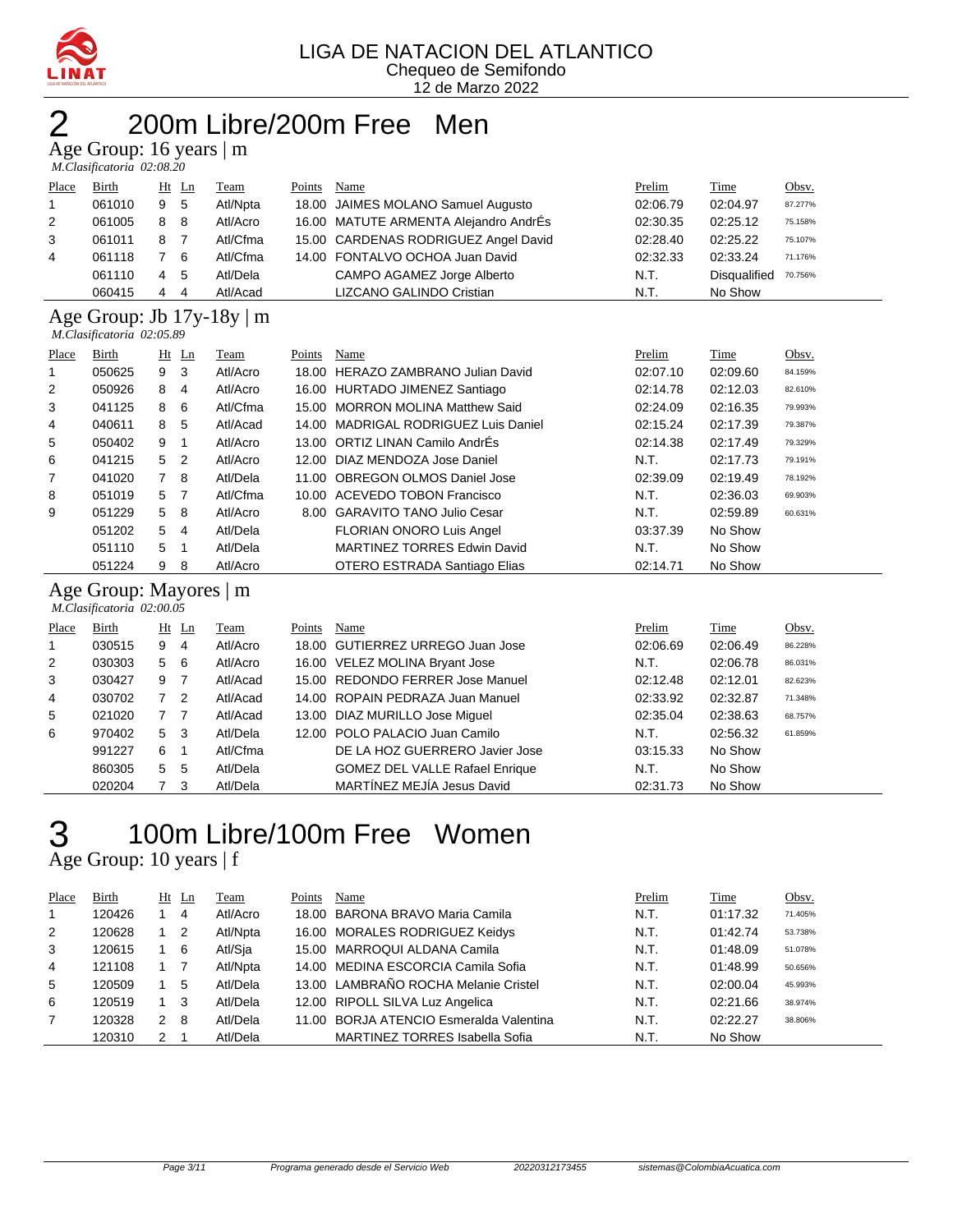

## 100m Libre/100m Free Women

Age Group: 11 years | f

| Place | Birth  |                | $Ht$ Ln | Team     | Points | Name                                   | Prelim   | <b>Time</b> | Obsv.   |
|-------|--------|----------------|---------|----------|--------|----------------------------------------|----------|-------------|---------|
|       | 110111 |                | -4      | Atl/Acad |        | 18.00 FERRER DEL RIO MarÍa Camila      | 01:26.11 | 01:21.68    | 67.593% |
| 2     | 110408 | 2 3            |         | Atl/Acad |        | 16.00 SAENZ CAMARGO Andrea             | 01:29.62 | 01:29.40    | 61.756% |
| 3     | 110326 | 2 5            |         | Atl/Dela |        | 15.00 RUEDA SIMONDS Valentina          | 01:26.34 | 01:34.62    | 58.349% |
| 4     | 110225 | 2 6            |         | Atl/Cfma |        | 14.00 JOYA FULANO Laura Sarita         | N.T.     | 01:35.26    | 57.957% |
| 5     | 111123 | 2 <sub>7</sub> |         | Atl/Cfma |        | 13.00 GONZALEZ MARTINEZ Thaliany Sofia | N.T.     | 01:40.10    | 55.155% |
|       | 110225 |                |         | Atl/Cfma |        | JOYA FULANO Karol Juanita              | N.T.     | No Show     |         |

# 100m Libre/100m Free Men

Age Group: 11 years | m

| Place        | Birth  |   | $Ht$ Ln | Team     | Points | Name                                | Prelim   | Time     | <u>Obsv.</u> |
|--------------|--------|---|---------|----------|--------|-------------------------------------|----------|----------|--------------|
| $\mathbf{1}$ | 110601 |   | 5       | Atl/Npta |        | 18.00 HERNANDEZ AGUIRRE Juan David  | N.T.     | 01:18.13 | 64.329%      |
| 2            | 110211 | 2 | -8      | Atl/Npta |        | 16.00 SANTOS SASTOQUE Sergio Andres | 01:39.69 | 01:19.66 | 63.093%      |
| 3            | 110401 | 2 | - 6     | Atl/Sja  |        | 15.00 TORRES ARZUZA Daniel Elias    | 01:28.12 | 01:29.93 | 55.888%      |
| 4            | 110624 |   | -3      | Atl/Acad |        | 14.00 PANTOJA OCHOA Oscar Alberto   | N.T.     | 01:31.80 | 54.749%      |
| 5            | 111111 |   | -2      | Atl/Dela |        | 13.00 ECHEVERRIA MESA Julian David  | N.T.     | 01:52.20 | 44.795%      |
| 6            | 111210 |   |         | Atl/Dela |        | 12.00 VARGAS AVENDAÑO Sebastian     | N.T.     | 02:01.46 | 41.380%      |
|              | 110708 |   | 6       | Atl/Dela |        | BEDOYA BEDOYA Jeronimo              | N.T.     | No Show  |              |

### Age Group: 12 years | m

| Place | Birth  |                | $Ht$ Ln                 | Team     | Points | Name                                 | Prelim   | Time                | Obsv.   |
|-------|--------|----------------|-------------------------|----------|--------|--------------------------------------|----------|---------------------|---------|
|       | 100222 | 2              | 5                       | Atl/Dela |        | 18.00 CANTILLO CABARCAS Julian Samir | 01:17.44 | 01:11.90            | 69.903% |
| 2     | 100701 | $\mathcal{P}$  |                         | Atl/Acad |        | 16.00 ARGUELLO TORRES Kevin          | 01:34.28 | 01:25.75            | 58.612% |
| 3     | 100310 | 2 <sub>2</sub> |                         | Atl/Npta |        | 15.00 ROPERO SUAREZ Samuel Eduardo   | 01:28.58 | 01:26.36            | 58.198% |
| 4     | 100804 | 2              |                         | Atl/Npta |        | 14.00 GALVIS RUIDIAZ Eider Josue     | 01:36.97 | 01:34.27            | 53.315% |
| 5     | 100106 |                | -4                      | Atl/Npta |        | 13.00 CAMARGO CASTELLAR Jhan Carlo   | 01:42.77 | 01:40.07            | 50.225% |
|       | 100604 | 2              | $\overline{\mathbf{4}}$ | Atl/Acro |        | PEDROZA BLANCO Carlos Daniel         | 01:16.19 | <b>Disqualified</b> | 68.465% |
|       | 101222 | 2              |                         | Atl/Acad |        | LOPEZ VILLERO Jonas Daniel           | 01:18.26 | No Show             |         |

### 200m Pecho/200m Breast Women

Age Group: 12 years | f

|       | M.Clasificatoria 03:48.66 |  |       |          |        |                                      |               |          |         |  |  |  |
|-------|---------------------------|--|-------|----------|--------|--------------------------------------|---------------|----------|---------|--|--|--|
| Place | Birth                     |  | Ht Ln | Team     | Points | Name                                 | <u>Prelim</u> | Time     | Obsv.   |  |  |  |
|       | 100506                    |  | -6    | Atl/Acad |        | 18.00 JARAMILLO TRUJILLO Sara        | N.T.          | 04:04.58 | 62.638% |  |  |  |
| 2     | 100502                    |  | - 3   | Atl/Acad |        | 16.00 LOPEZ ACUNA Sofia Isabella     | N.T.          | 04:29.15 | 56.920% |  |  |  |
|       | 100818                    |  |       | Atl/Dela |        | 15.00 TRESPALACIOS MOSCOTE Valentina | N.T.          | 04:44.34 | 53.879% |  |  |  |
|       |                           |  |       |          |        |                                      |               |          |         |  |  |  |

Age Group: 14 years | f

|       | M.Clasificatoria 03:25.86 |   |         |          |        |                                     |          |             |         |  |  |  |
|-------|---------------------------|---|---------|----------|--------|-------------------------------------|----------|-------------|---------|--|--|--|
| Place | Birth                     |   | $Ht$ Ln | Team     | Points | Name                                | Prelim   | <b>Time</b> | Obsv.   |  |  |  |
|       | 080129                    | 3 | -5      | Atl/Acro |        | 18.00 LOCARNO MUTIS Nyx Akemi       | 03:27.62 | 03:25.73    | 74.467% |  |  |  |
| 2     | 080327                    | 2 |         | Atl/Acro |        | 16.00 ARIAS PELAEZ Jelena Sofia     | N.T.     | 03:39.19    | 69.894% |  |  |  |
| 3     | 080814                    |   | 4       | Atl/Npta |        | 15.00 MEDINA ESCORCIA Valeria Ester | N.T.     | 03:43.69    | 68.488% |  |  |  |
| 4     | 080708                    | 2 |         | Atl/Cfma |        | 14.00 SALAZAR GALLARDO Juliana      | N.T.     | 04:18.32    | 59.306% |  |  |  |
| 5     | 081129                    |   | 5       | Atl/Acad |        | 13.00 PICHON HERRERA Salome         | N.T.     | 04:31.37    | 56.454% |  |  |  |
|       | 080811                    | 2 | -8      | Atl/Acad |        | GARCÍA GONZÁLEZ Sofia Isabella      | N.T.     | No Show     |         |  |  |  |
|       | 080428                    | 3 | -6      | Atl/Acad |        | VIDES OJEDA MarÍa Jose              | 03:50.76 | No Show     |         |  |  |  |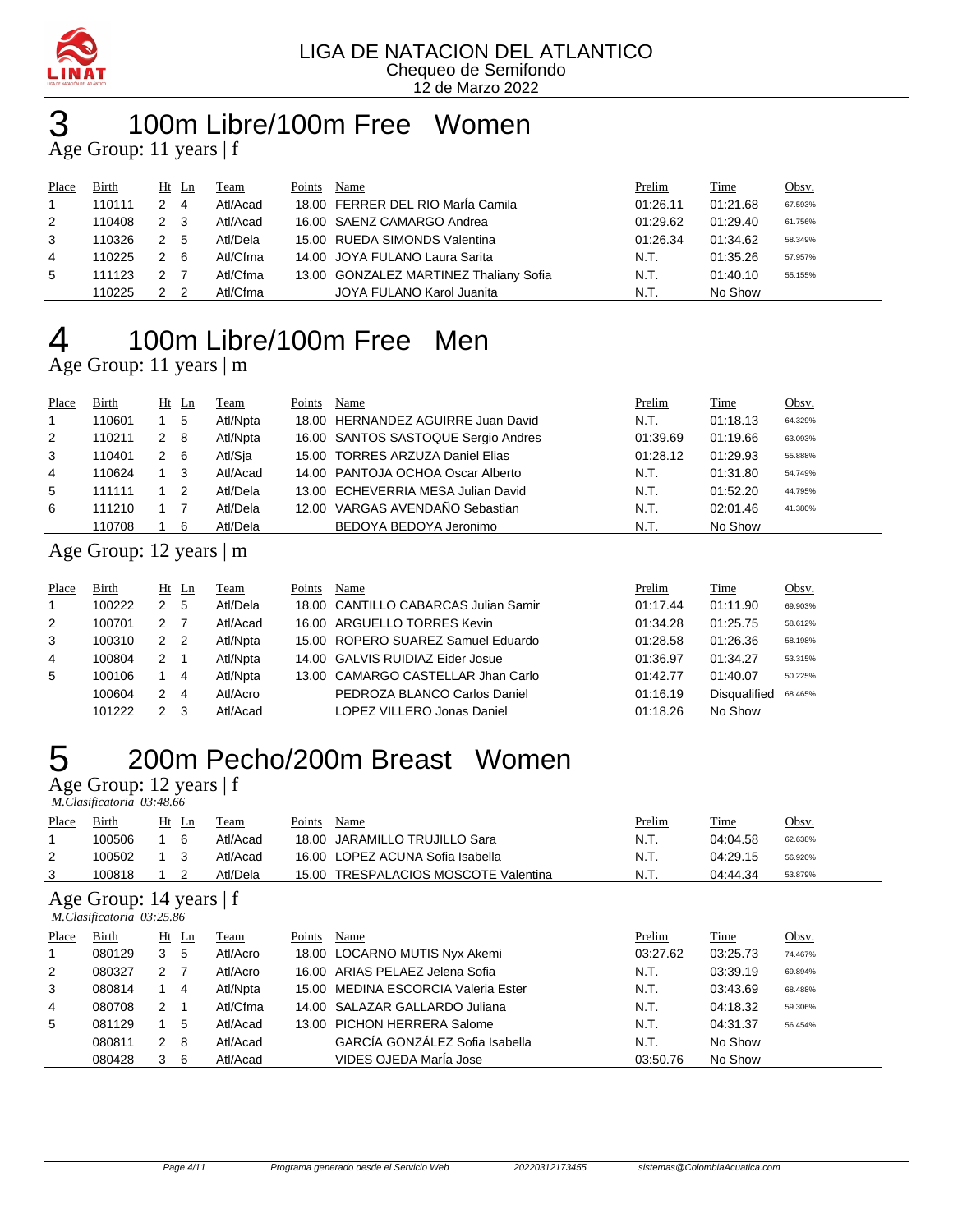

### 5 200m Pecho/200m Breast Women

Age Group: 15 years | f  *M.Clasificatoria 03:21.71* 

| Place | Birth                                                       | Ht            | Ln             | Team     | Points | Name                             | Prelim   | Time     | Obsv.   |  |  |
|-------|-------------------------------------------------------------|---------------|----------------|----------|--------|----------------------------------|----------|----------|---------|--|--|
|       | 070103                                                      | 3             | 3              | Atl/Acro | 18.00  | <b>HERRERA CHUNG Mey Lin</b>     | 03:34.39 | 03:24.71 | 74.838% |  |  |
| 2     | 071214                                                      | 2             | 2              | Atl/Dela | 16.00  | <b>CORREDOR SABOYA Isabella</b>  | N.T.     | 03:51.85 | 66.077% |  |  |
| 3     | 071125                                                      | 2             | 6              | Atl/Dela | 15.00  | RAMIREZ CASTILLA Sofia           | N.T.     | 03:53.90 | 65.498% |  |  |
| 4     | 070803                                                      | 2             | -5             | Atl/Cfma | 14.00  | ALFARO RENDON Laura Valentina    | N.T.     | 04:37.47 | 55.213% |  |  |
|       | 071003                                                      | $\mathcal{P}$ | 3              | Atl/Dela |        | GONZÁLEZ DAVILA Natalia Sofia    | N.T.     | No Show  |         |  |  |
|       | 070108                                                      | 2             | 4              | Atl/Dela |        | KLEVER GONZÁLEZ Laura Marcela    | N.T.     | No Show  |         |  |  |
|       | Age Group: Jb $16y-17y \mid f$<br>M.Clasificatoria 03:17.57 |               |                |          |        |                                  |          |          |         |  |  |
|       |                                                             |               |                |          |        |                                  |          |          |         |  |  |
| Place | Birth                                                       |               | Ht Ln          | Team     | Points | Name                             | Prelim   | Time     | Obsv.   |  |  |
|       | 050907                                                      | 3             | 4              | Atl/Acro | 18.00  | DIAZ CERVANTES Valeria           | 03:16.83 | 03:27.16 | 73.953% |  |  |
| 2     | 061220                                                      | 3             | 8              | Atl/Dela | 16.00  | ALVEAR MARTÍNEZ Dafne Alessandra | N.T.     | 04:22.51 | 58.360% |  |  |
|       | 050624                                                      | 3             |                | Atl/Acro |        | MARQUEZ FORERO Camila Andrea     | N.T.     | No Show  |         |  |  |
|       | Age Group: Mayores   f<br>M.Clasificatoria 03:10.41         |               |                |          |        |                                  |          |          |         |  |  |
| Place | Birth                                                       |               | $Ht$ Ln        | Team     | Points | Name                             | Prelim   | Time     | Obsv.   |  |  |
|       | 030803                                                      | 3             | $\overline{2}$ | Atl/Acad | 18.00  | MORENO BABILONIA Juliana Andrea  | N.T.     | 03:58.20 | 64.316% |  |  |

### 6 200m Pecho/200m Breast Men

Age Group: 13 years | m  *M.Clasificatoria 03:22.81* 

| Place        | Birth  | Ht Ln                |   | Team     | Points | Name                                        | Prelim | Time     | <u>Obsv.</u> |
|--------------|--------|----------------------|---|----------|--------|---------------------------------------------|--------|----------|--------------|
| $\mathbf{1}$ | 090206 | 2 <sub>2</sub>       |   | Atl/Acro |        | 18.00 CRUECHE TRESPALACIOS Omar Enrique Mao | N.T.   | 03:23.98 | 64.526%      |
| 2            | 090302 | $\mathcal{P} \equiv$ |   | Atl/Acro |        | 16.00 LEWINNEK BARCASNEGRAS Michael         | N.T.   | 03:39.40 | 59.991%      |
| 3            | 090304 | 2                    |   | Atl/Acad |        | 15.00 LIZCANO GALINDO Camilo                | N.T.   | 03:42.50 | 59.155%      |
| 4            | 090901 |                      | 5 | Atl/Cfma |        | 14.00 ZAMORA DE LUIS Manuel Salvador        | N.T.   | 03:50.90 | 57.003%      |
| 5            | 090715 |                      | 4 | Atl/Acro |        | 13.00 GARCÍA JAIME Santiago                 | N.T.   | 03:54.33 | 56.169%      |
| 6            | 090909 |                      |   | Atl/Acad |        | 12.00 DE LA PAVA ALVAREZ Simon              | N.T.   | 04:01.12 | 54.587%      |
|              |        |                      |   |          |        |                                             |        |          |              |

Age Group: 14 years | m  *M.Clasificatoria 03:14.93* 

| Place          | Birth  |              | $Ht$ Ln | <b>Team</b> | Points | Name                                  | Prelim   | Time     | Obsv.   |
|----------------|--------|--------------|---------|-------------|--------|---------------------------------------|----------|----------|---------|
| $\mathbf{1}$   | 080122 | 2            | 4       | Atl/Acro    |        | 18.00 ALSINA YEPES Thomas Santiago    | N.T.     | 02:56.39 | 74.619% |
| 2              | 080430 | 2            | 5       | Atl/Acro    |        | 16.00 ESPINOSA ROMERO Alan Smith      | N.T.     | 03:18.54 | 66.294% |
| 3              | 080905 | 6            | -6      | Atl/Cfma    |        | 15.00 HERNANDEZ SANDOVAL Sandro Jesus | 03:29.28 | 03:26.21 | 63.828% |
| $\overline{4}$ | 081109 | 6            |         | Atl/Sja     |        | 14.00 GOMEZ MORELO Daniel Eduardo     | 03:45.27 | 03:26.52 | 63.732% |
| 5              | 080518 | $\mathbf{2}$ | - 3     | Atl/Sja     |        | 13.00 PARRA ROA Juan Jose             | N.T.     | 03:30.16 | 62.628% |
| 6              | 080712 | 6            | -8      | Atl/Sja     |        | 12.00 BARROS BOVEA Santiago AndrÉs    | 03:57.66 | 03:45.46 | 58.378% |
| $\overline{7}$ | 080722 | 6            | 2       | Atl/Acad    |        | 11.00 PINTO SIADO David Alejandro     | 03:37.15 | 03:45.78 | 58.296% |
| 8              | 080826 | 2            | -6      | Atl/Acad    |        | 10.00 GONZÁLEZ BENITEZ Samuel Enrique | N.T.     | 04:11.13 | 52.411% |

### Age Group: 15 years | m

| M.Clasificatoria 03:03.59 |  |
|---------------------------|--|
|---------------------------|--|

| Place          | Birth  |            | Ht Ln | l`eam    | Points | Name                                          | Prelim   | Time     | <u>Obsv.</u> |
|----------------|--------|------------|-------|----------|--------|-----------------------------------------------|----------|----------|--------------|
|                | 070822 |            | - 3   | Atl/Acro |        | 18.00 DIAZ CERVANTES Daniel Alexander Anselmo | 02:49.14 | 02:51.48 | 76.755%      |
| 2              | 071106 | 65         |       | Atl/Sia  |        | 16.00 HOYOS ESCOBAR Simon                     | 03:15.42 | 03:09.36 | 69.508%      |
| 3              | 070424 | $3\quad 4$ |       | Atl/Npta |        | 15.00 MORENO POLO Daniel Jose                 | N.T.     | 03:22.66 | 64.946%      |
| $\overline{4}$ | 070922 | 3.         | - 6   | Atl/Dela |        | 14.00 BOVEA GARZÓN Daniel Alejandro           | N.T.     | 03:26.97 | 63.594%      |
| 5              | 071018 |            |       | Atl/Acad |        | 13.00 DUARTE TRIVINO Juan Pablo               | N.T.     | 03:29.57 | 62.805%      |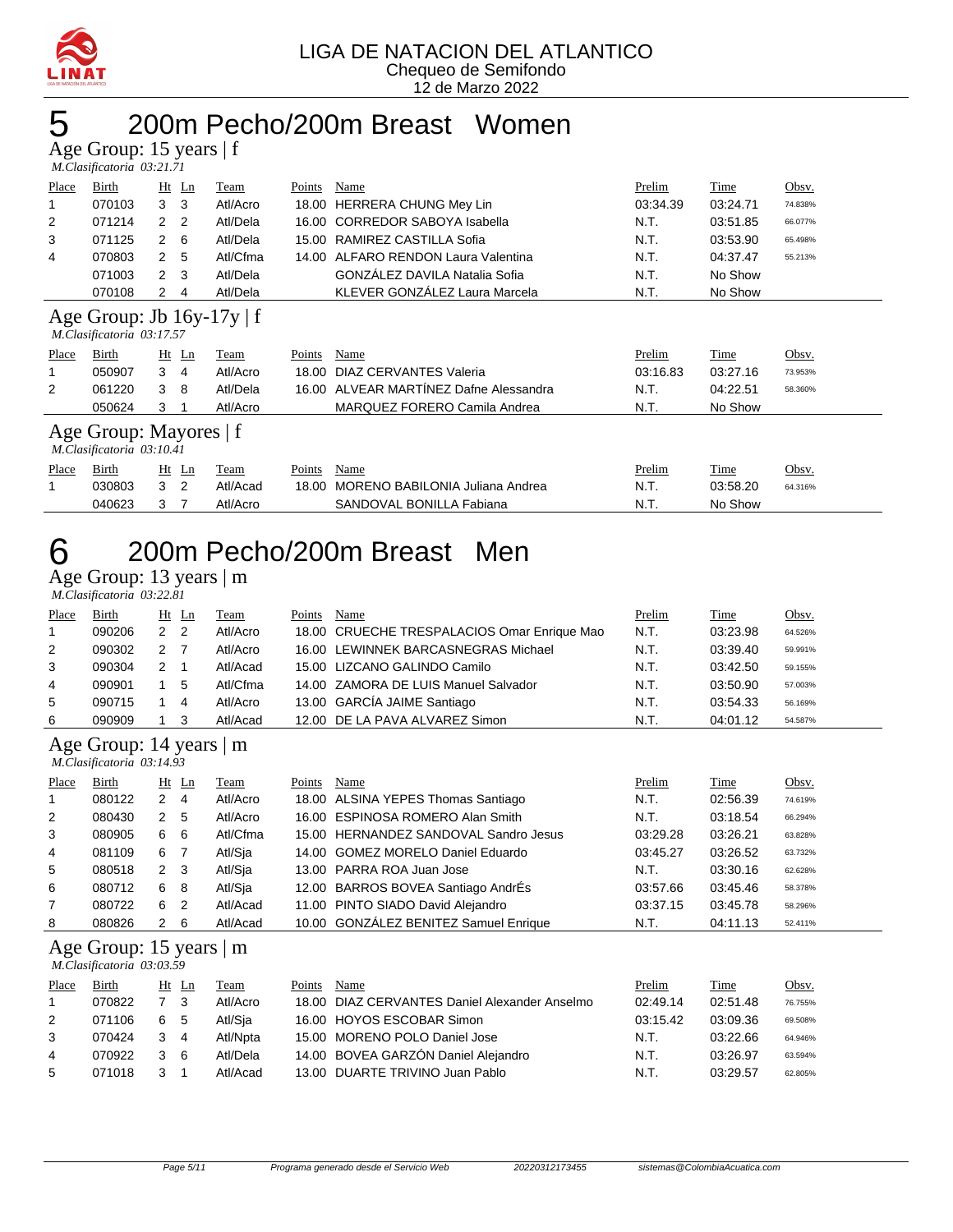

#### LIGA DE NATACION DEL ATLANTICO Chequeo de Semifondo

|                | LIGA DE NATACIÓN DEL ATLÁNTICO<br>12 de Marzo 2022   |                |                |                                                                    |             |                                       |               |                      |         |  |  |
|----------------|------------------------------------------------------|----------------|----------------|--------------------------------------------------------------------|-------------|---------------------------------------|---------------|----------------------|---------|--|--|
|                |                                                      |                |                | Continuing Event: 6 200m Pecho/200m Breast Age Group: 15 YEARS   M |             |                                       |               |                      |         |  |  |
| 6              | 070903                                               | 3              | 5              | Atl/Acro                                                           |             | 12.00 PACHECO CARRILLO Gabriel Maria  | N.T.          | 03:34.34             | 61.407% |  |  |
| 7              | 070302                                               | 4              | 8              | Atl/Acro                                                           |             | 11.00 GOMEZ PEREZ Yohan David         | N.T.          | 03:45.68             | 58.322% |  |  |
| 8              | 070930                                               | 3              | $\overline{2}$ | Atl/Acad                                                           |             | 10.00 JIMENEZ PAYARES Aldo Enrique    | N.T.          | 03:53.66             | 56.330% |  |  |
| 9              | 071128                                               | 3              | 8              | Atl/Acad                                                           |             | 8.00 CORREDOR VALDERRAMA Kevin Andres | N.T.          | 03:54.54             | 56.118% |  |  |
| 10             | 071002                                               | 3              | $\overline{7}$ | Atl/Cfma                                                           |             | 7.00 CABAS RUEDA Hansel David         | N.T.          | 04:06.00             | 53.504% |  |  |
| 11             | 070907                                               | 3              | 3              | Atl/Acad                                                           |             | 6.00 ALTAHONA FONSECA Victor Julio    | N.T.          | 04:11.55             | 52.324% |  |  |
|                | 070110                                               | 4              | $\overline{2}$ | Atl/Acro                                                           |             | ACOSTA BERDUGO Jesus Eduardo Antonio  | N.T.          | Disqualified         | 68.958% |  |  |
|                | 070215                                               | 4              | $\mathbf{1}$   | Atl/Acro                                                           |             | MENDOZA CASTAÑEDA David Enrique       | N.T.          | Disqualified         | 55.187% |  |  |
|                | 070111                                               | 4              | 7              | Atl/Dela                                                           |             | <b>VELEZ CONSUEGRA Carlos Andres</b>  | N.T.          | Disqualified         | 60.368% |  |  |
|                | Age Group: 16 years   m<br>M.Clasificatoria 02:57.79 |                |                |                                                                    |             |                                       |               |                      |         |  |  |
| Place          | Birth                                                |                | Ht Ln          | Team                                                               | Points      | Name                                  | Prelim        | Time                 | Obsv.   |  |  |
| $\mathbf{1}$   | 061011                                               | $7^{\circ}$    | $\overline{2}$ | Atl/Cfma                                                           |             | 18.00 CARDENAS RODRIGUEZ Angel David  | 03:03.79      | 03:00.48             | 72.928% |  |  |
| $\overline{2}$ | 060415                                               | 6              | 4              | Atl/Acad                                                           |             | 16.00 LIZCANO GALINDO Cristian        | 03:12.95      | 03:08.12             | 69.966% |  |  |
| 3              | 061005                                               | 4              | 3              | Atl/Acro                                                           |             | 15.00 MATUTE ARMENTA Alejandro AndrEs | N.T.          | 03:28.76             | 63.048% |  |  |
| 4              | 061118                                               | 4              | 6              | Atl/Cfma                                                           |             | 14.00 FONTALVO OCHOA Juan David       | N.T.          | 03:29.60             | 62.796% |  |  |
|                | M.Clasificatoria 02:53.69                            |                |                | Age Group: Jb $17y-18y \mid m$                                     |             |                                       |               |                      |         |  |  |
| <b>Place</b>   | <b>Birth</b>                                         |                | $Ht$ Ln        | <b>Team</b>                                                        | Points Name |                                       | <b>Prelim</b> | <u>Time</u>          | Obsv.   |  |  |
| $\mathbf{1}$   | 050926                                               | $7^{\circ}$    | 5              | Atl/Acro                                                           |             | 18.00 HURTADO JIMENEZ Santiago        | 02:49.14      | 02:51.56             | 76.720% |  |  |
| 2              | 050625                                               | $\overline{7}$ | $\overline{7}$ | Atl/Acro                                                           |             | 16.00 HERAZO ZAMBRANO Julian David    | 03:07.71      | 03:02.02             | 72.311% |  |  |
| 3              | 050402                                               | 5              | $\mathbf{1}$   | Atl/Acro                                                           |             | 15.00 ORTIZ LINAN Camilo AndrÉs       | N.T.          | 03:07.93             | 70.037% |  |  |
| 4              | 041125                                               | $\overline{7}$ | 8              | Atl/Cfma                                                           |             | 14.00 MORRON MOLINA Matthew Said      | 03:12.87      | 03:09.14             | 69.589% |  |  |
| 5              | 051229                                               | 4              | 5              | Atl/Acro                                                           |             | 13.00 GARAVITO TANO Julio Cesar       | N.T.          | 03:25.32             | 64.105% |  |  |
| 6              | 051019                                               | 5              | 8              | Atl/Cfma                                                           |             | 12.00 ACEVEDO TOBON Francisco         | N.T.          | 03:26.89             | 63.618% |  |  |
| 7              | 051224                                               | 4              | 4              | Atl/Acro                                                           |             | 11.00 OTERO ESTRADA Santiago Elias    | N.T.          | 03:28.76             | 63.048% |  |  |
| 8              | 040611                                               | 5              | $\overline{2}$ | Atl/Acad                                                           |             | 10.00 MADRIGAL RODRIGUEZ Luis Daniel  | N.T.          | 03:36.10             | 60.907% |  |  |
|                | 040227                                               | $\overline{7}$ | $\mathbf{1}$   | Atl/Bdva                                                           |             | ARIZA HERRERA Ruben Jaime             | 03:09.65      | Disqualified         | 70.718% |  |  |
|                | 041215                                               | 5              | $\overline{7}$ | Atl/Acro                                                           |             | DIAZ MENDOZA Jose Daniel              | N.T.          | Disqualified 73.281% |         |  |  |
|                | 041217                                               | $\overline{7}$ | 4              | Atl/Acad                                                           |             | VIZCAINO OLIVEROS Sebastian Moises    | 02:42.29      | No Show              |         |  |  |
|                | Age Group: Mayores   m<br>M.Clasificatoria 02:49.59  |                |                |                                                                    |             |                                       |               |                      |         |  |  |
| Place          | Birth                                                |                | $Ht$ Ln        | <b>Team</b>                                                        | Points Name |                                       | Prelim        | <b>Time</b>          | Obsv.   |  |  |
| $\mathbf{1}$   | 030303                                               | 5              | 3              | Atl/Acro                                                           |             | 18.00 VELEZ MOLINA Bryant Jose        | N.T.          | 02:49.47             | 77.666% |  |  |
| $\overline{2}$ | 970402                                               | 5              | 4              | Atl/Dela                                                           |             | 16.00 POLO PALACIO Juan Camilo        | N.T.          | 03:16.44             | 67.003% |  |  |
| 3              | 030702                                               | 6              | 3              | Atl/Acad                                                           |             | 15.00 ROPAIN PEDRAZA Juan Manuel      | 03:22.66      | 03:36.51             | 60.792% |  |  |
|                | 021020                                               | $\overline{7}$ | 6              | Atl/Acad                                                           |             | DIAZ MURILLO Jose Miguel              | 02:57.75      | Disqualified         | 72.247% |  |  |
|                | 030515                                               | 5              | 6              | Atl/Acro                                                           |             | GUTIERREZ URREGO Juan Jose            | N.T.          | Disqualified         | 73.082% |  |  |
|                | 991227                                               | 6              | -1             | AtI/Cfma                                                           |             | DE LA HOZ GUERRERO Javier Jose        | 03.4970       | No Show              |         |  |  |

### 100m Pecho/100m Breast Women 7 100m Pe

| Place | Birth  | Ht  | Ln | Team     | Points | Name                               | Prelim | <b>Time</b>  | <u>Obsv.</u> |
|-------|--------|-----|----|----------|--------|------------------------------------|--------|--------------|--------------|
|       | 120426 |     |    | Atl/Acro |        | 18.00 BARONA BRAVO Maria Camila    | N.T.   | 01:55.03     | 60.915%      |
|       | 120628 |     | -5 | Atl/Npta |        | 16.00 MORALES RODRIGUEZ Keidys     | N.T.   | 02:08.07     | 54.712%      |
|       | 121108 | 1 3 |    | Atl/Npta |        | 15.00 MEDINA ESCORCIA Camila Sofia | N.T.   | 02:23.60     | 48.795%      |
|       | 120615 |     |    | Atl/Sia  |        | MARROQUI ALDANA Camila             | N.T.   | Disgualified |              |

5 5 Atl/Dela MARTÍNEZ MEJÍA Jesus David N.T. No Show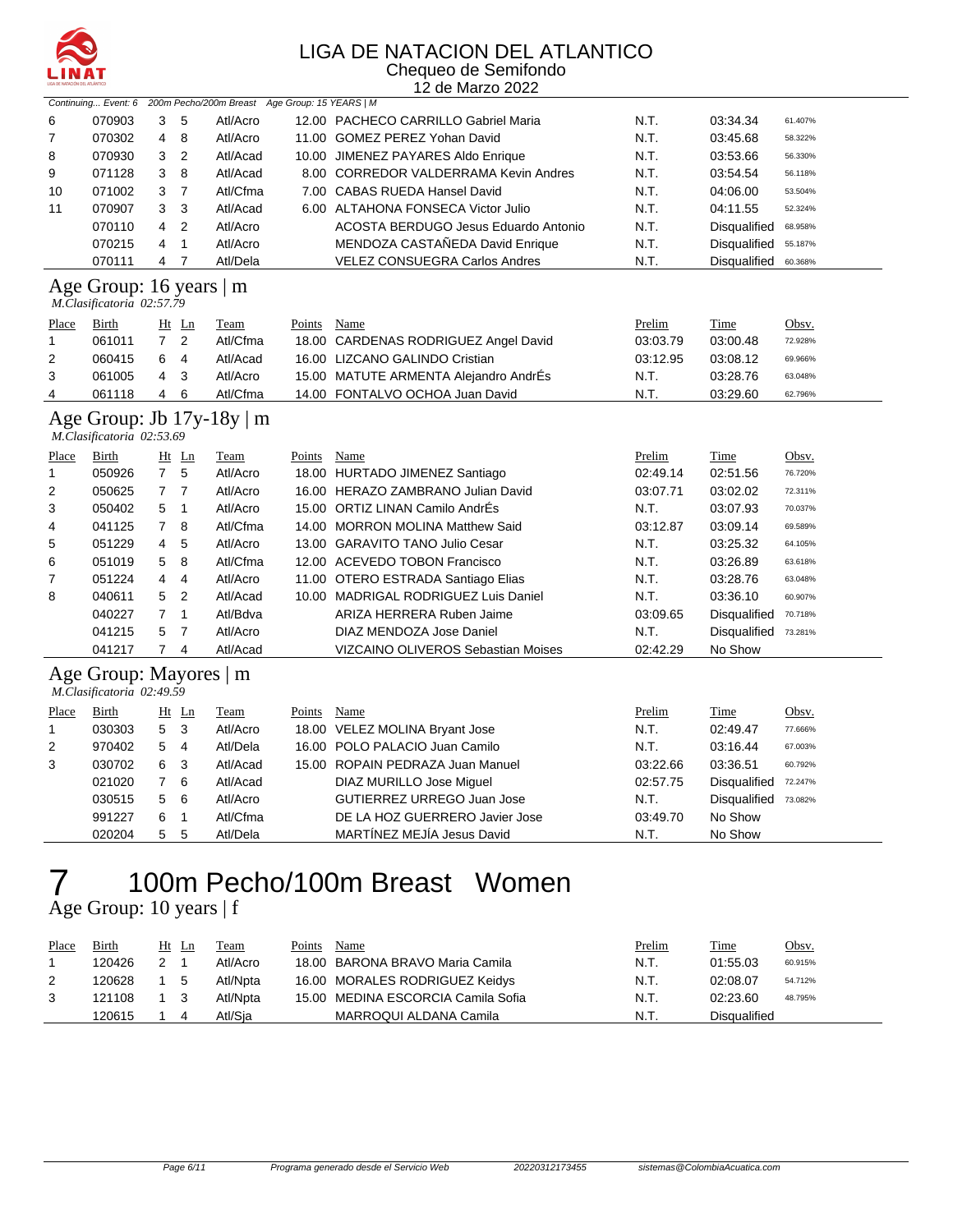

## 100m Pecho/100m Breast Women

Age Group: 11 years | f

| Place | Birth  |     | $Ht$ Ln        | Team     | Points | Name                                   | Prelim   | <b>Time</b>         | Obsv.   |
|-------|--------|-----|----------------|----------|--------|----------------------------------------|----------|---------------------|---------|
|       | 110326 | 2   | $\overline{2}$ | Atl/Dela |        | 18.00 RUEDA SIMONDS Valentina          | N.T.     | 02:06.22            | 55.514% |
| 2     | 110408 | 2   | -4             | Atl/Acad |        | 16.00 SAENZ CAMARGO Andrea             | 02:10.46 | 02:08.80            | 54.402% |
| 3     | 110111 | 2 5 |                | Atl/Acad |        | 15.00 FERRER DEL RIO María Camila      | 02:34.63 | 02:11.19            | 53.411% |
| 4     | 111123 | 2   |                | Atl/Cfma |        | 14.00 GONZALEZ MARTINEZ Thaliany Sofia | N.T.     | 02:12.01            | 53.079% |
| 5     | 110225 | 2 3 |                | Atl/Cfma |        | 13.00 JOYA FULANO Laura Sarita         | N.T.     | 02:21.29            | 49.593% |
|       | 110225 |     | - 6            | Atl/Cfma |        | JOYA FULANO Karol Juanita              | N.T.     | <b>Disqualified</b> |         |

### 100m Pecho/100m Breast Men Age Group: 11 years | m

| Place | Birth  | Ht Ln |     | Team     | Points | Name                                | Prelim | Time         | <u>Obsv.</u> |
|-------|--------|-------|-----|----------|--------|-------------------------------------|--------|--------------|--------------|
|       | 110601 |       | - 5 | Atl/Npta |        | 18.00 HERNANDEZ AGUIRRE Juan David  | N.T.   | 01:53.60     | 52.755%      |
| 2     | 110211 |       |     | Atl/Npta |        | 16.00 SANTOS SASTOQUE Sergio Andres | N.T.   | 02:00.33     | 49.805%      |
|       | 110624 | - 3   |     | Atl/Acad |        | 15.00 PANTOJA OCHOA Oscar Alberto   | N.T.   | 02:11.41     | 45.605%      |
|       | 110401 |       | 4   | Atl/Sia  |        | <b>TORRES ARZUZA Daniel Elias</b>   | N.T.   | Disgualified |              |

#### Age Group: 12 years | m

| Place | Birth  | $Ht$ Ln       |                | Team     | Points | Name                                 | Prelim   | Time     | Obsv.   |
|-------|--------|---------------|----------------|----------|--------|--------------------------------------|----------|----------|---------|
|       | 100804 | 2             |                | Atl/Npta |        | 18.00 GALVIS RUIDIAZ Eider Josue     | N.T.     | 01:26.88 | 68.980% |
| 2     | 100222 | 2             | 4              | Atl/Dela |        | 16.00 CANTILLO CABARCAS Julian Samir | 01:42.99 | 01:40.99 | 59.343% |
| 3     | 100701 | $\mathcal{P}$ | $\overline{2}$ | Atl/Acad |        | 15.00 ARGUELLO TORRES Kevin          | N.T.     | 02:04.60 | 48.098% |
| 4     | 100310 | 2             | -6             | Atl/Npta |        | 14.00 ROPERO SUAREZ Samuel Eduardo   | N.T.     | 02:11.61 | 45.536% |
| 5     | 100106 | 2             | -3             | Atl/Npta |        | 13.00 CAMARGO CASTELLAR Jhan Carlo   | N.T.     | 02:30.84 | 39.731% |
|       | 101222 |               | $\mathbf{b}$   | Atl/Acad |        | LOPEZ VILLERO Jonas Daniel           | 02:03.20 | No Show  |         |

### 200m Espalda/200m Back Women  $\overline{Age}$  Group: 12 years | f

 *M.Clasificatoria 03:21.48* 

| Place        | Birth                                                  | Ht             | $\mathbf{L}$ n | Team        | Points        | Name                                 | Prelim   | Time        | Obsv.   |
|--------------|--------------------------------------------------------|----------------|----------------|-------------|---------------|--------------------------------------|----------|-------------|---------|
|              | 100506                                                 | $\mathbf{1}$   | 3              | Atl/Acad    | 18.00         | <b>JARAMILLO TRUJILLO Sara</b>       | N.T.     | 03:26.66    | 64.667% |
| 2            | 100502                                                 |                | 5              | Atl/Acad    | 16.00         | LOPEZ ACUNA Sofia Isabella           | N.T.     | 03:56.19    | 56.582% |
|              | Age Group: 14 years   f<br>M.Clasificatoria 03:06.08   |                |                |             |               |                                      |          |             |         |
| <b>Place</b> | <b>Birth</b>                                           |                | $Ht$ Ln        | <b>Team</b> | <b>Points</b> | Name                                 | Prelim   | <b>Time</b> | Obsv.   |
| 1            | 080327                                                 | $\mathbf{2}$   | -3             | Atl/Acro    | 18.00         | ARIAS PELAEZ Jelena Sofia            | N.T.     | 03:04.20    | 72.552% |
| 2            | 080129                                                 | $\overline{2}$ | 5              | Atl/Acro    | 16.00         | LOCARNO MUTIS Nyx Akemi              | N.T.     | 03:22.35    | 66.044% |
| 3            | 080814                                                 | $\mathbf{1}$   | 4              | Atl/Npta    | 15.00         | <b>MEDINA ESCORCIA Valeria Ester</b> | N.T.     | 03:38.15    | 61.261% |
| 4            | 080708                                                 | $\mathbf{2}$   | $\overline{2}$ | Atl/Cfma    | 14.00         | SALAZAR GALLARDO Juliana             | N.T.     | 03:52.48    | 57.485% |
|              | 080811                                                 | 2 <sub>7</sub> |                | Atl/Acad    |               | GARCÍA GONZÁLEZ Sofia Isabella       | N.T.     | No Show     |         |
|              | 080428                                                 | $\mathbf{2}$   | 6              | Atl/Acad    |               | VIDES OJEDA María Jose               | N.T.     | No Show     |         |
|              | Age Group: 15 years $ f $<br>M.Clasificatoria 03:04.65 |                |                |             |               |                                      |          |             |         |
| Place        | Birth                                                  |                | $Ht$ Ln        | Team        | Points        | Name                                 | Prelim   | Time        | Obsv.   |
| 1            | 070103                                                 | 3              | $\overline{2}$ | Atl/Acro    | 18.00         | <b>HERRERA CHUNG Mey Lin</b>         | N.T.     | 03:00.47    | 74.051% |
| 2            | 071125                                                 | 4              | 3              | Atl/Dela    | 16.00         | RAMIREZ CASTILLA Sofia               | 03:04.97 | 03:10.74    | 70.064% |
| 3            | 070803                                                 | 3              | 8              | Atl/Cfma    | 15.00         | ALFARO RENDON Laura Valentina        | N.T.     | 04:14.77    | 52.455% |
|              | 071003                                                 | 2              | 4              | Atl/Dela    |               | GONZÁLEZ DAVILA Natalia Sofia        | N.T.     | No Show     |         |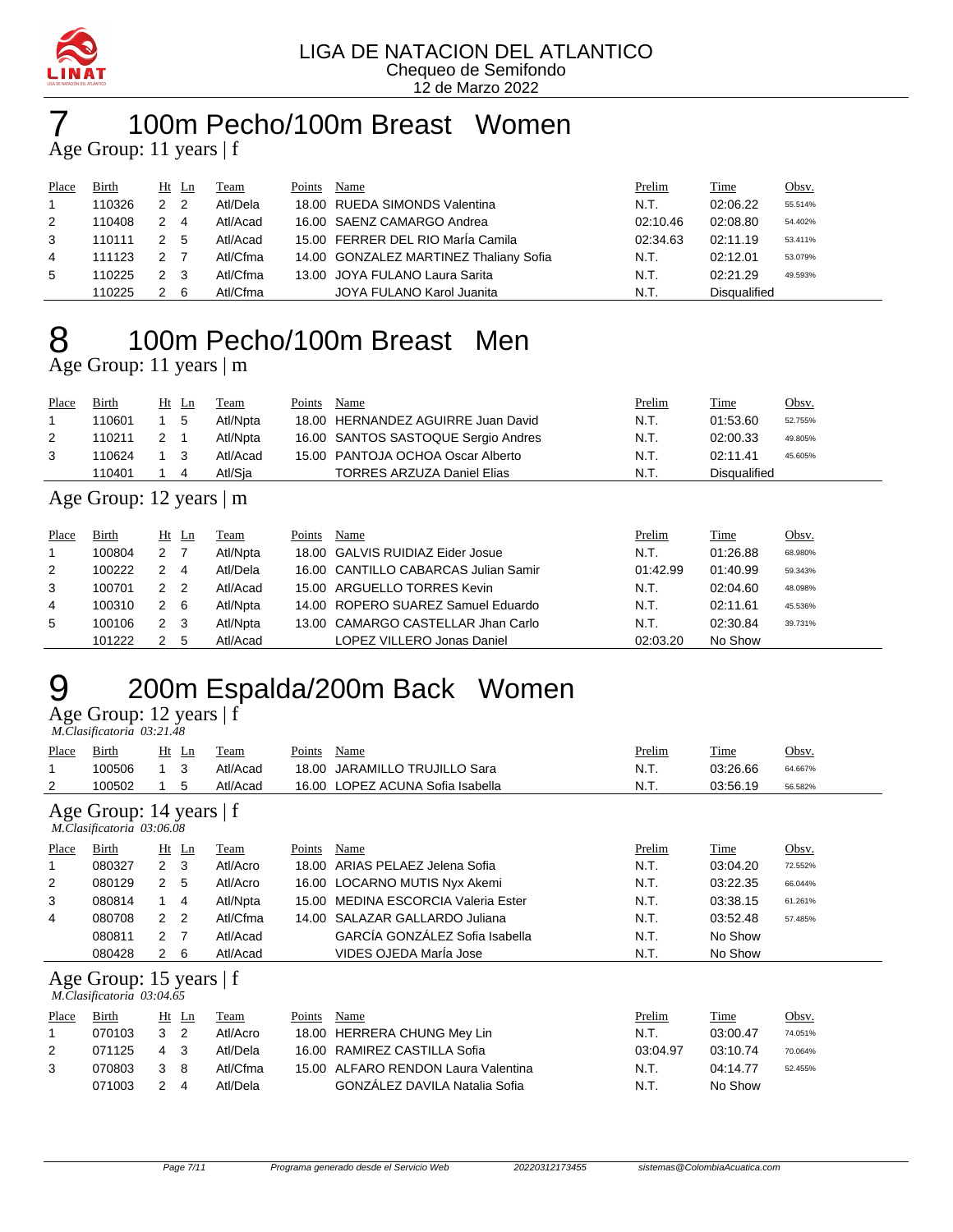

#### LIGA DE NATACION DEL ATLANTICO Chequeo de Semifondo

12 de Marzo 2022

| Continuing Event: 9<br>200m Espalda/200m Back Age Group: 15 YEARS   F |                                |                |                |          |        |                                        |          |          |         |  |  |
|-----------------------------------------------------------------------|--------------------------------|----------------|----------------|----------|--------|----------------------------------------|----------|----------|---------|--|--|
|                                                                       | 070108                         | 3              | -7             | Atl/Dela |        | KLEVER GONZÁLEZ Laura Marcela          | N.T.     | No Show  |         |  |  |
|                                                                       | 070801                         | 3              |                | Atl/Dela |        | RODRIGUEZ HOYOS Keily Sharlot          | N.T.     | No Show  |         |  |  |
|                                                                       | Age Group: Jb $16y-17y \mid f$ |                |                |          |        |                                        |          |          |         |  |  |
|                                                                       | M.Clasificatoria 02:57.45      |                |                |          |        |                                        |          |          |         |  |  |
| Place                                                                 | Birth                          |                | $Ht$ Ln        | Team     | Points | Name                                   | Prelim   | Time     | Obsv.   |  |  |
|                                                                       | 050907                         | $\overline{4}$ | 5              | Atl/Acro | 18.00  | DIAZ CERVANTES Valeria                 | 03:04.70 | 03:04.58 | 72.402% |  |  |
| 2                                                                     | 051229                         | 3              | 3              | Atl/Npta | 16.00  | <b>BENAVIDES GRANADOS Karol Andrea</b> | N.T.     | 03:05.16 | 72.175% |  |  |
|                                                                       | 050715                         | 3              | 4              | Atl/Dela |        | ELIAS ALVEAR Rafeh Nuhad               | N.T.     | No Show  |         |  |  |
|                                                                       | 050624                         | 4              | 8              | Atl/Acro |        | MARQUEZ FORERO Camila Andrea           | N.T.     | No Show  |         |  |  |
|                                                                       | 051109                         | 3              | 5              | Atl/Dela |        | ORTIZ PEÑA Catalina                    | N.T.     | No Show  |         |  |  |
|                                                                       | 061103                         | 3              | 6              | Atl/Acad |        | VIZCAINO OLIVEROS María Angelica       | N.T.     | No Show  |         |  |  |
|                                                                       | Age Group: Mayores   f         |                |                |          |        |                                        |          |          |         |  |  |
|                                                                       | M.Clasificatoria 02:55.84      |                |                |          |        |                                        |          |          |         |  |  |
| Place                                                                 | Birth                          |                | Ht Ln          | Team     | Points | Name                                   | Prelim   | Time     | Obsv.   |  |  |
|                                                                       | 000512                         | $\overline{4}$ | - 6            | Atl/Acad | 18.00  | <b>GARCIA RIPOLL Laura Vanessa</b>     | N.T.     | 02:47.99 | 79.552% |  |  |
| 2                                                                     | 030612                         | 4              | $\overline{4}$ | Atl/Dela |        | 16.00 SISO SURMAY Gabriela Nazareth    | 02:47.62 | 02:51.54 | 77.906% |  |  |
| 3                                                                     | 030803                         | 4              | - 7            | Atl/Acad | 15.00  | MORENO BABILONIA Juliana Andrea        | N.T.     | 03:16.33 | 68.069% |  |  |
|                                                                       | 020506                         | 4              | 2              | Atl/Dela |        | AVENDAÑO DONADO Daniela Carolina       | N.T.     | No Show  |         |  |  |
|                                                                       | 040623                         | 4              | 1              | Atl/Acro |        | SANDOVAL BONILLA Fabiana               | N.T.     | No Show  |         |  |  |

Age Group: 13 years | m

 *M.Clasificatoria 03:06.26* 

| Place | <b>Birth</b> |     | $Ht$ Ln | <u>Team</u> | Points | Name                                  | <b>Prelim</b> | Time     | Obsv.   |
|-------|--------------|-----|---------|-------------|--------|---------------------------------------|---------------|----------|---------|
|       | 090901       |     | -5      | Atl/Cfma    |        | 18.00 ZAMORA DE LUIS Manuel Salvador  | N.T.          | 03:18.68 | 58.587% |
| 2     | 090304       | 14  |         | Atl/Acad    |        | 16.00 LIZCANO GALINDO Camilo          | N.T.          | 03:20.23 | 58.133% |
|       | 090206       | 2 7 |         | Atl/Acro    |        | CRUECHE TRESPALACIOS Omar Enrique Mao | N.T.          | No Show  |         |
|       | 090909       |     |         | Atl/Acad    |        | DE LA PAVA ALVAREZ Simon              | N.T.          | No Show  |         |
|       |              |     |         |             |        |                                       |               |          |         |

#### Age Group: 14 years | m

 *M.Clasificatoria 02:50.14* 

| Place          | <b>Birth</b> |              | $Ht$ Ln                    | Team     | Points | Name                                  | Prelim   | Time     | Obsv.   |
|----------------|--------------|--------------|----------------------------|----------|--------|---------------------------------------|----------|----------|---------|
| $\overline{1}$ | 080122       |              | 4                          | Atl/Acro |        | 18.00 ALSINA YEPES Thomas Santiago    | 02:19.53 | 02:20.29 | 82.971% |
| 2              | 080417       | 7 3          |                            | Atl/Npta |        | 16.00 BENAVIDES GRANADOS Jhese David  | 02:36.31 | 02:34.81 | 75.189% |
| 3              | 080430       | $\mathbf{2}$ | - 4                        | Atl/Acro |        | 15.00 ESPINOSA ROMERO Alan Smith      | N.T.     | 02:45.68 | 70.256% |
| $\overline{4}$ | 080518       |              | 6                          | Atl/Sja  |        | 14.00 PARRA ROA Juan Jose             | 02:57.06 | 02:54.41 | 66.739% |
| 5              | 080722       | 2            | 5                          | Atl/Acad |        | 13.00 PINTO SIADO David Alejandro     | N.T.     | 03:14.70 | 59.784% |
| 6              | 080826       | 2 3          |                            | Atl/Acad |        | 12.00 GONZÁLEZ BENITEZ Samuel Enrique | N.T.     | 03:15.13 | 59.653% |
| $\overline{7}$ | 081109       | 2            | $\overline{\phantom{0}}^2$ | Atl/Sja  |        | 11.00 GOMEZ MORELO Daniel Eduardo     | N.T.     | 03:16.35 | 59.282% |
| 8              | 080905       | 2 6          |                            | Atl/Cfma |        | 10.00 HERNANDEZ SANDOVAL Sandro Jesus | N.T.     | 03:18.56 | 58.622% |

### Age Group: 15 years | m

 *M.Clasificatoria 02:41.58* 

| Place          | Birth  |               | Ht Ln          | Team     | Points | Name                                          | Prelim | Time     | Obsv.   |
|----------------|--------|---------------|----------------|----------|--------|-----------------------------------------------|--------|----------|---------|
|                | 070822 | 3             | 5              | Atl/Acro |        | 18.00 DIAZ CERVANTES Daniel Alexander Anselmo | N.T.   | 02:39.14 | 73.143% |
| 2              | 070110 | 4             | -6             | Atl/Acro |        | 16.00 ACOSTA BERDUGO Jesus Eduardo Antonio    | N.T.   | 02:49.61 | 68.628% |
| 3              | 070424 | 4             | -8             | Atl/Npta |        | 15.00 MORENO POLO Daniel Jose                 | N.T.   | 03:05.51 | 62.746% |
| 4              | 070803 | 3             | 4              | Atl/Cfma |        | 14.00 ROMULO MOLINA Sergio David              | N.T.   | 03:07.79 | 61.984% |
| 5              | 070903 | 3             | 3              | Atl/Acro |        | 13.00 PACHECO CARRILLO Gabriel Maria          | N.T.   | 03:13.46 | 60.167% |
| 6              | 071018 | $\mathcal{S}$ |                | Atl/Acad |        | 12.00 DUARTE TRIVINO Juan Pablo               | N.T.   | 03:15.79 | 59.451% |
| $\overline{7}$ | 070930 | 3             | $\overline{2}$ | Atl/Acad |        | 11.00 JIMENEZ PAYARES Aldo Enrique            | N.T.   | 03:33.66 | 54.479% |
| 8              | 070302 | 4             |                | Atl/Acro |        | 10.00 GOMEZ PEREZ Yohan David                 | N.T.   | 03:46.66 | 51.354% |
| 9              | 071002 | 3             |                | Atl/Cfma |        | 8.00 CABAS RUEDA Hansel David                 | N.T.   | 03:52.85 | 49.989% |
|                | 070907 | 3             | 6              | Atl/Acad |        | ALTAHONA FONSECA Victor Julio                 | N.T.   | No Show  |         |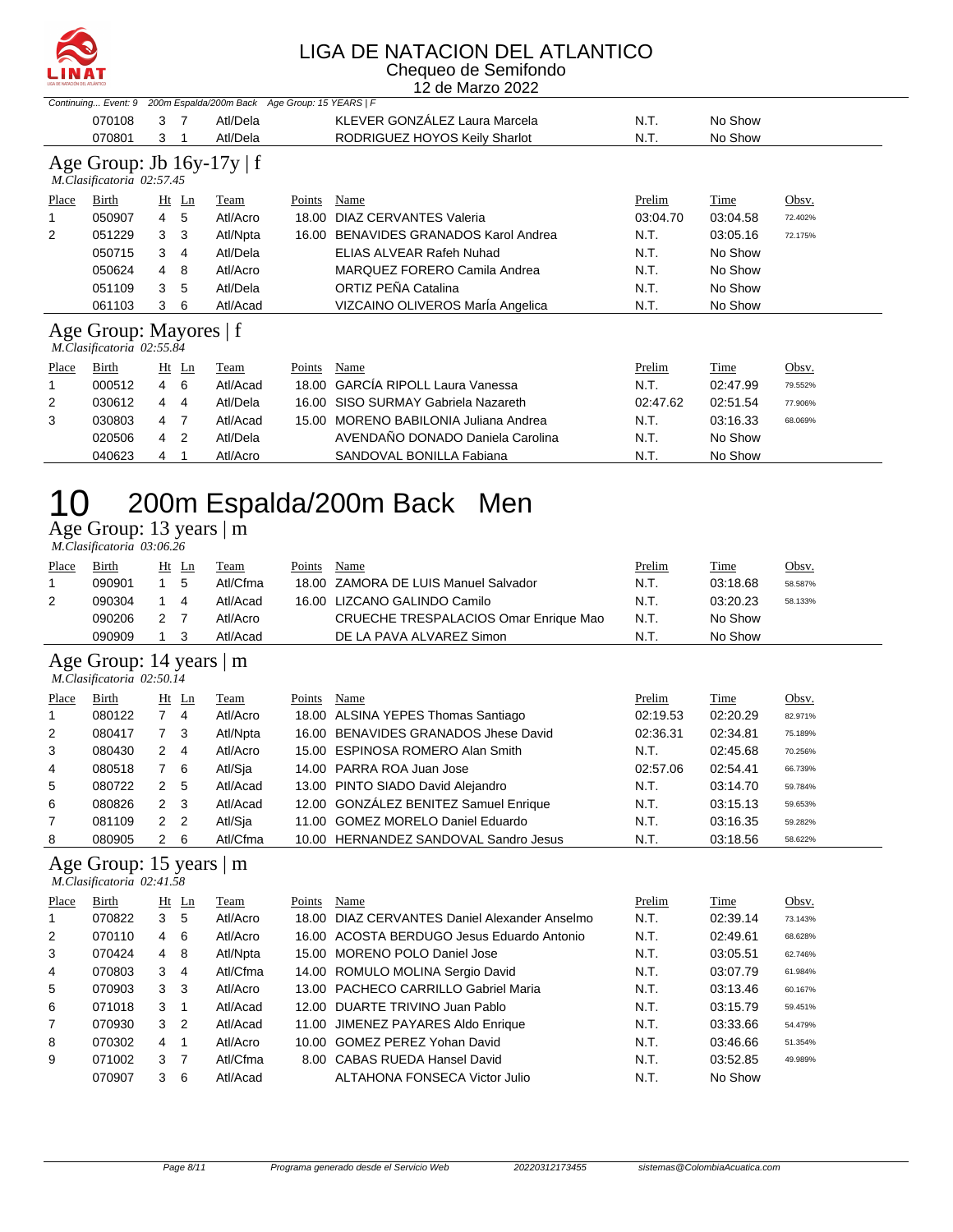

#### LIGA DE NATACION DEL ATLANTICO Chequeo de Semifondo

12 de Marzo 2022

|              |                                                     |                |                | Continuing Event: 10 200m Espalda/200m Back Age Group: 15 YEARS   M |        |                                         |          |             |         |
|--------------|-----------------------------------------------------|----------------|----------------|---------------------------------------------------------------------|--------|-----------------------------------------|----------|-------------|---------|
|              | 071128                                              | 3              | 8              | Atl/Acad                                                            |        | <b>CORREDOR VALDERRAMA Kevin Andres</b> | N.T.     | No Show     |         |
|              | 070215                                              | 4              | $\overline{7}$ | Atl/Acro                                                            |        | MENDOZA CASTAÑEDA David Enrique         | N.T.     | No Show     |         |
|              | 070111                                              | 4              | $\overline{2}$ | Atl/Dela                                                            |        | <b>VELEZ CONSUEGRA Carlos Andres</b>    | N.T.     | No Show     |         |
|              | Age Group: 16 years $\vert$ m                       |                |                |                                                                     |        |                                         |          |             |         |
|              | M.Clasificatoria 02:39.53                           |                |                |                                                                     |        |                                         |          |             |         |
| Place        | <b>Birth</b>                                        |                | Ht Ln          | Team                                                                | Points | Name                                    | Prelim   | <b>Time</b> | Obsv.   |
| 1            | 060415                                              | 5              | 8              | Atl/Acad                                                            |        | 18.00 LIZCANO GALINDO Cristian          | N.T.     | 02:40.90    | 72.343% |
| 2            | 061011                                              | 4              | 5              | Atl/Cfma                                                            |        | 16.00 CARDENAS RODRIGUEZ Angel David    | N.T.     | 02:54.36    | 66.758% |
| 3            | 061005                                              | 4              | 4              | Atl/Acro                                                            |        | 15.00 MATUTE ARMENTA Alejandro AndrÉs   | N.T.     | 02:56.98    | 65.770% |
| 4            | 061118                                              | 4              | 3              | Atl/Cfma                                                            |        | 14.00 FONTALVO OCHOA Juan David         | N.T.     | 03:00.13    | 64.620% |
|              |                                                     |                |                |                                                                     |        |                                         |          |             |         |
|              | M.Clasificatoria 02:29.72                           |                |                | Age Group: Jb $17y-18y \mid m$                                      |        |                                         |          |             |         |
| Place        | Birth                                               |                | $Ht$ Ln        | <b>Team</b>                                                         | Points | Name                                    | Prelim   | Time        | Obsv.   |
| $\mathbf{1}$ | 050625                                              | 5              | 5              | Atl/Acro                                                            |        | 18.00 HERAZO ZAMBRANO Julian David      | N.T.     | 02:35.90    | 74.663% |
| 2            | 041215                                              | 6              | $\mathbf{1}$   | Atl/Acro                                                            |        | 16.00 DIAZ MENDOZA Jose Daniel          | N.T.     | 02:37.14    | 74.074% |
| 3            | 050926                                              | 5              | 3              | Atl/Acro                                                            |        | 15.00 HURTADO JIMENEZ Santiago          | N.T.     | 02:37.79    | 73.769% |
| 4            | 050402                                              | 5              | $\overline{4}$ | Atl/Acro                                                            |        | 14.00 ORTIZ LINAN Camilo AndrÉs         | N.T.     | 02:39.45    | 73.001% |
| 5            | 040611                                              | 6              | 6              | Atl/Acad                                                            |        | 13.00 MADRIGAL RODRIGUEZ Luis Daniel    | N.T.     | 02:42.83    | 71.486% |
| 6            | 041125                                              | 6              | $\overline{7}$ | Atl/Cfma                                                            |        | 12.00 MORRON MOLINA Matthew Said        | N.T.     | 02:45.02    | 70.537% |
| 7            | 051019                                              | 5              | 6              | Atl/Cfma                                                            |        | 11.00 ACEVEDO TOBON Francisco           | N.T.     | 03:06.46    | 62.426% |
| 8            | 051229                                              | 5              | $\mathbf{1}$   | Atl/Acro                                                            |        | 10.00 GARAVITO TANO Julio Cesar         | N.T.     | 03:47.61    | 51.140% |
|              | 051202                                              | 5              | $\overline{2}$ | Atl/Dela                                                            |        | FLORIAN ONORO Luis Angel                | N.T.     | No Show     |         |
|              | 041020                                              | 6              | $\overline{2}$ | Atl/Dela                                                            |        | OBREGON OLMOS Daniel Jose               | N.T.     | No Show     |         |
|              | 051224                                              | 5              | $\overline{7}$ | Atl/Acro                                                            |        | OTERO ESTRADA Santiago Elias            | N.T.     | No Show     |         |
|              | 041217                                              | 6              | 8              | Atl/Acad                                                            |        | VIZCAINO OLIVEROS Sebastian Moises      | N.T.     | No Show     |         |
|              | Age Group: Mayores   m<br>M.Clasificatoria 02:25.50 |                |                |                                                                     |        |                                         |          |             |         |
| Place        | Birth                                               |                | Ht Ln          | Team                                                                | Points | Name                                    | Prelim   | Time        | Obsv.   |
| 1            | 030515                                              | 6              | 5              | Atl/Acro                                                            |        | 18.00 GUTIERREZ URREGO Juan Jose        | N.T.     | 02:35.60    | 74.807% |
| 2            | 030303                                              | 7              | 5              | Atl/Acro                                                            |        | 16.00 VELEZ MOLINA Bryant Jose          | 02:32.25 | 02:37.01    | 74.135% |
| 3            | 030427                                              | 6              | 4              | Atl/Acad                                                            |        | 15.00 REDONDO FERRER Jose Manuel        | N.T.     | 02:55.76    | 66.227% |
| 4            | 030702                                              | 6              | 3              | Atl/Acad                                                            |        | 14.00 ROPAIN PEDRAZA Juan Manuel        | N.T.     | 03:22.47    | 57.490% |
|              | 991227                                              | $\overline{7}$ | $\mathbf{1}$   | Atl/Cfma                                                            |        | DE LA HOZ GUERRERO Javier Jose          | N.T.     | No Show     |         |
|              | 860305                                              | $\overline{7}$ | 2              | Atl/Dela                                                            |        | <b>GOMEZ DEL VALLE Rafael Enrique</b>   | N.T.     | No Show     |         |
|              | 020204                                              | $\overline{7}$ | 8              | Atl/Dela                                                            |        | MARTÍNEZ MEJÍA Jesus David              | N.T.     | No Show     |         |
|              | 970402                                              | $\overline{7}$ | $\overline{7}$ | Atl/Dela                                                            |        | POLO PALACIO Juan Camilo                | N.T.     | No Show     |         |

### 11 100m Espalda/100m Back Women Age Group: 10 years | f

| Place | Birth  | Ht | Ln | Team     | Points | Name                               | <u>Prelim</u> | Time     | <u>Obsv.</u> |
|-------|--------|----|----|----------|--------|------------------------------------|---------------|----------|--------------|
|       | 120628 |    | -5 | Atl/Npta |        | 18.00 MORALES RODRIGUEZ Keidys     | N.T.          | 02:02.40 | 49.902%      |
|       | 120615 |    |    | Atl/Sia  |        | 16.00 MARROQUI ALDANA Camila       | N.T.          | 02:02.95 | 49.679%      |
|       | 121108 |    |    | Atl/Npta |        | 15.00 MEDINA ESCORCIA Camila Sofia | N.T.          | 02:11.42 | 46.477%      |

### Age Group: 11 years | f

| Place          | Birth  |     | Ht Ln | Team     | Points | Name                                   | Prelim | Time     | <u>Obsv.</u> |
|----------------|--------|-----|-------|----------|--------|----------------------------------------|--------|----------|--------------|
|                | 110326 | 2   | - 6   | Atl/Dela |        | 18.00 RUEDA SIMONDS Valentina          | N.T.   | 01:45.81 | 57.726%      |
| 2              | 110111 | 24  |       | Atl/Acad |        | 16.00 FERRER DEL RIO María Camila      | N.T.   | 01:52.70 | 54.197%      |
| 3              | 110408 | 22  |       | Atl/Acad |        | 15.00 SAENZ CAMARGO Andrea             | N.T.   | 01:57.75 | 51.873%      |
| $\overline{4}$ | 110225 | 2 5 |       | Atl/Cfma |        | 14.00 JOYA FULANO Laura Sarita         | N.T.   | 02:05.13 | 48.813%      |
| 5              | 111123 |     |       | Atl/Cfma |        | 13.00 GONZALEZ MARTINEZ Thaliany Sofia | N.T.   | 02:06.58 | 48.254%      |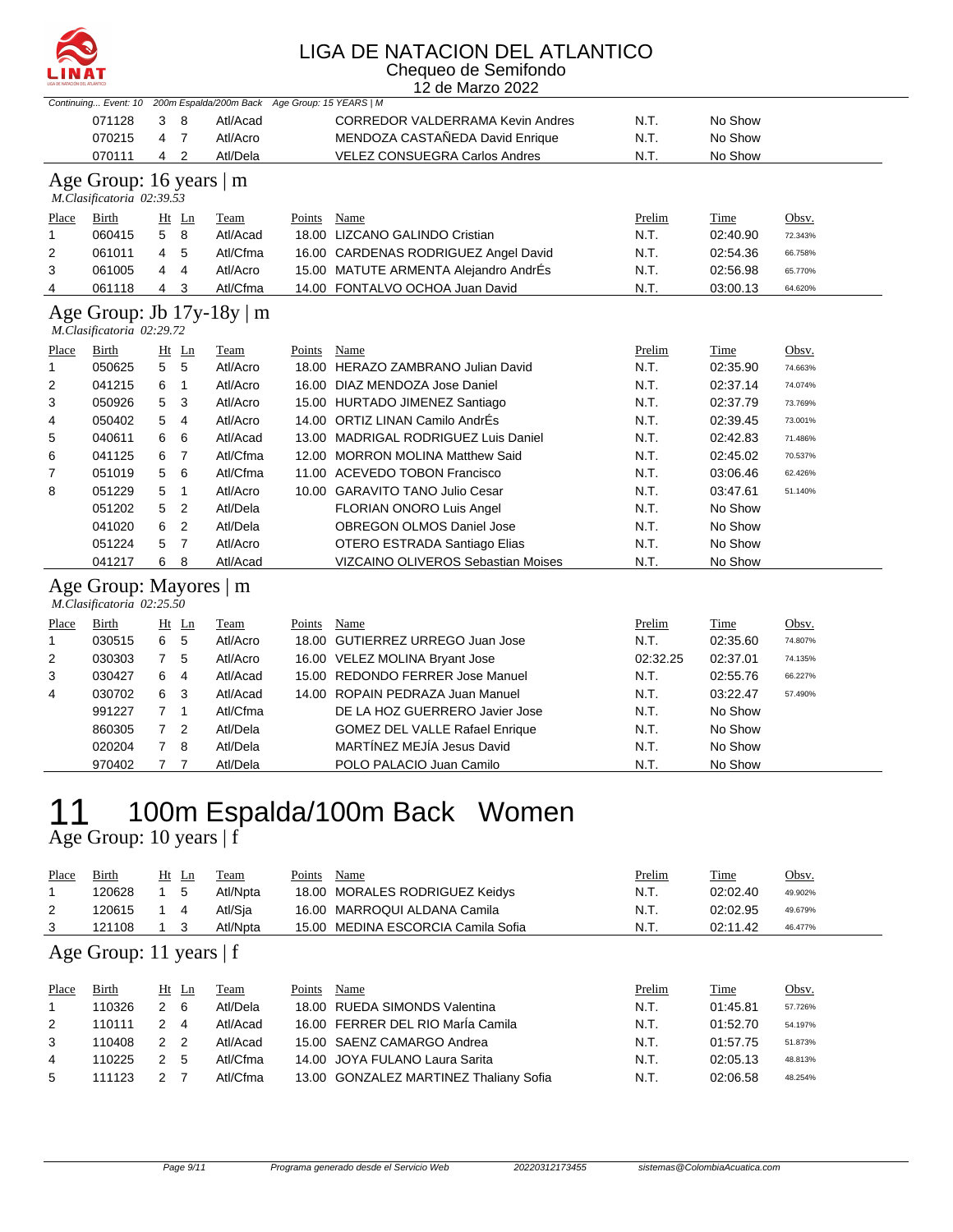

### LIGA DE NATACION DEL ATLANTICO

Chequeo de Semifondo 12 de Marzo 2022

Continuing... Event: 11 100m Espalda/100m Back Age Group: 11 YEARS | F 6 110225 2 3 Atl/Cfma 12.00 JOYA FULANO Karol Juanita N.T. 02:38.11 38.631%

# 12 100m Espalda/100m Back Men

Age Group: 11 years | m

| Place | <b>Birth</b> | Ht | Ln  | Team     | Points | Name                                | <u>Prelim</u> | Time     | <u>Obsv.</u> |
|-------|--------------|----|-----|----------|--------|-------------------------------------|---------------|----------|--------------|
|       | 110211       |    | - 8 | Atl/Npta |        | 18.00 SANTOS SASTOQUE Sergio Andres | N.T.          | 01:39.13 | 55.362%      |
| 2     | 110601       |    | - 5 | Atl/Npta |        | 16.00 HERNANDEZ AGUIRRE Juan David  | N.T.          | 01:39.43 | 55.195%      |
|       | 110624       |    |     | Atl/Acad |        | 15.00 PANTOJA OCHOA Oscar Alberto   | N.T.          | 01:54.06 | 48.115%      |
|       | 110401       |    | 4   | Atl/Sia  |        | <b>TORRES ARZUZA Daniel Elias</b>   | N.T.          | No Show  |              |
|       |              |    |     |          |        |                                     |               |          |              |

#### Age Group: 12 years | m

| Place          | Birth  | $Ht$ Ln                         |                | Team     | Points | Name                                 | Prelim   | Time     | Obsv.   |
|----------------|--------|---------------------------------|----------------|----------|--------|--------------------------------------|----------|----------|---------|
| $\overline{1}$ | 100922 | 2                               | $\overline{4}$ | Atl/Npta |        | 18.00 LECHUGA ORTIZ David Alfonso    | 01:33.03 | 01:27.32 | 62.849% |
| 2              | 100310 | 2                               | -5             | Atl/Npta |        | 16.00 ROPERO SUAREZ Samuel Eduardo   | 01:40.81 | 01:37.71 | 56.166% |
| 3              | 100222 | $\mathcal{P}$<br>$\overline{2}$ |                | Atl/Dela |        | 15.00 CANTILLO CABARCAS Julian Samir | N.T.     | 01:37.96 | 56.023% |
| 4              | 100701 | 2 7                             |                | Atl/Acad |        | 14.00 ARGUELLO TORRES Kevin          | N.T.     | 01:50.11 | 49.841% |
| 5              | 100804 | 2 6                             |                | Atl/Npta |        | 13.00 GALVIS RUIDIAZ Eider Josue     | 02:05.02 | 01:51.43 | 49.251% |
| 6              | 100106 | 2 <sub>3</sub>                  |                | Atl/Npta |        | 12.00 CAMARGO CASTELLAR Jhan Carlo   | 01:59.94 | 02:02.06 | 44.961% |
|                | 101222 |                                 |                | Atl/Acad |        | LOPEZ VILLERO Jonas Daniel           | N.T.     | No Show  |         |

## 13 200m Mariposa/200m Fly Women

Age Group: 14 years | f

|                                                     | M.Clasificatoria 03:16.20                                                                                                                                                                                                                        |              |         |          |        |                                    |        |          |         |  |  |
|-----------------------------------------------------|--------------------------------------------------------------------------------------------------------------------------------------------------------------------------------------------------------------------------------------------------|--------------|---------|----------|--------|------------------------------------|--------|----------|---------|--|--|
| Place                                               | Birth                                                                                                                                                                                                                                            |              | Ht Ln   | Team     | Points | Name                               | Prelim | Time     | Obsv.   |  |  |
| 1                                                   | 080327                                                                                                                                                                                                                                           | 1.           | -1      | Atl/Acro | 18.00  | ARIAS PELAEZ Jelena Sofia          | N.T.   | 03:31.69 | 62.908% |  |  |
| 2                                                   | 080129                                                                                                                                                                                                                                           |              |         | Atl/Acro |        | 16.00 LOCARNO MUTIS Nyx Akemi      | N.T.   | 03:46.84 | 58.707% |  |  |
|                                                     | Age Group: 15 years   f<br>M.Clasificatoria 03:03.92<br>Birth<br>$Ht$ Ln<br>Name<br>Prelim<br>Obsv.<br>Points<br>Time<br>Team<br>Atl/Acro<br>2<br>N.T.<br>070103<br>18.00<br><b>HERRERA CHUNG Mey Lin</b><br>03:35.32<br>$\mathbf{1}$<br>61.847% |              |         |          |        |                                    |        |          |         |  |  |
| Place                                               |                                                                                                                                                                                                                                                  |              |         |          |        |                                    |        |          |         |  |  |
|                                                     |                                                                                                                                                                                                                                                  |              |         |          |        |                                    |        |          |         |  |  |
|                                                     | Age Group: Jb $16y-17y \mid f$<br>M.Clasificatoria 03:08.10                                                                                                                                                                                      |              |         |          |        |                                    |        |          |         |  |  |
| Place                                               | Birth                                                                                                                                                                                                                                            |              | $Ht$ Ln | Team     | Points | Name                               | Prelim | Time     | Obsv.   |  |  |
| 1                                                   | 050907                                                                                                                                                                                                                                           | 1.           | 3       | Atl/Acro | 18.00  | <b>DIAZ CERVANTES Valeria</b>      | N.T.   | 03:29.24 | 63.645% |  |  |
|                                                     | 050624                                                                                                                                                                                                                                           | $\mathbf{1}$ | 5       | Atl/Acro |        | MARQUEZ FORERO Camila Andrea       | N.T.   | No Show  |         |  |  |
|                                                     | 061103                                                                                                                                                                                                                                           |              | 6       | Atl/Acad |        | VIZCAINO OLIVEROS MarÍa Angelica   | N.T.   | No Show  |         |  |  |
| Age Group: Mayores   f<br>M.Clasificatoria 02:59.40 |                                                                                                                                                                                                                                                  |              |         |          |        |                                    |        |          |         |  |  |
| Place                                               | Birth                                                                                                                                                                                                                                            |              | $Ht$ Ln | Team     | Points | Name                               | Prelim | Time     | Obsv.   |  |  |
|                                                     | 000512                                                                                                                                                                                                                                           | 1.           | 4       | Atl/Acad | 18.00  | <b>GARCÍA RIPOLL Laura Vanessa</b> | N.T.   | 02:53.75 | 76.645% |  |  |
|                                                     | 200m Mariposa/200m Fly<br>Men                                                                                                                                                                                                                    |              |         |          |        |                                    |        |          |         |  |  |

## Age Group: 13 years | m

 *M.Clasificatoria 03:02.96* 

| $\ldots$ . $\ldots$ . $\ldots$ . $\ldots$ . $\ldots$ . |              |                               |          |        |                                       |               |             |         |  |  |  |
|--------------------------------------------------------|--------------|-------------------------------|----------|--------|---------------------------------------|---------------|-------------|---------|--|--|--|
| Place                                                  | <b>Birth</b> | Ht Ln                         | Team     | Points | Name                                  | <u>Prelim</u> | <b>Time</b> | Obsv.   |  |  |  |
|                                                        | 090304       | $\overline{1}$ $\overline{3}$ | Atl/Acad |        | 18.00 LIZCANO GALINDO Camilo          | N.T.          | 03:19.21    | 58.531% |  |  |  |
|                                                        | 090206       |                               | Atl/Acro |        | CRUECHE TRESPALACIOS Omar Enrique Mao | N.T.          | No Show     |         |  |  |  |